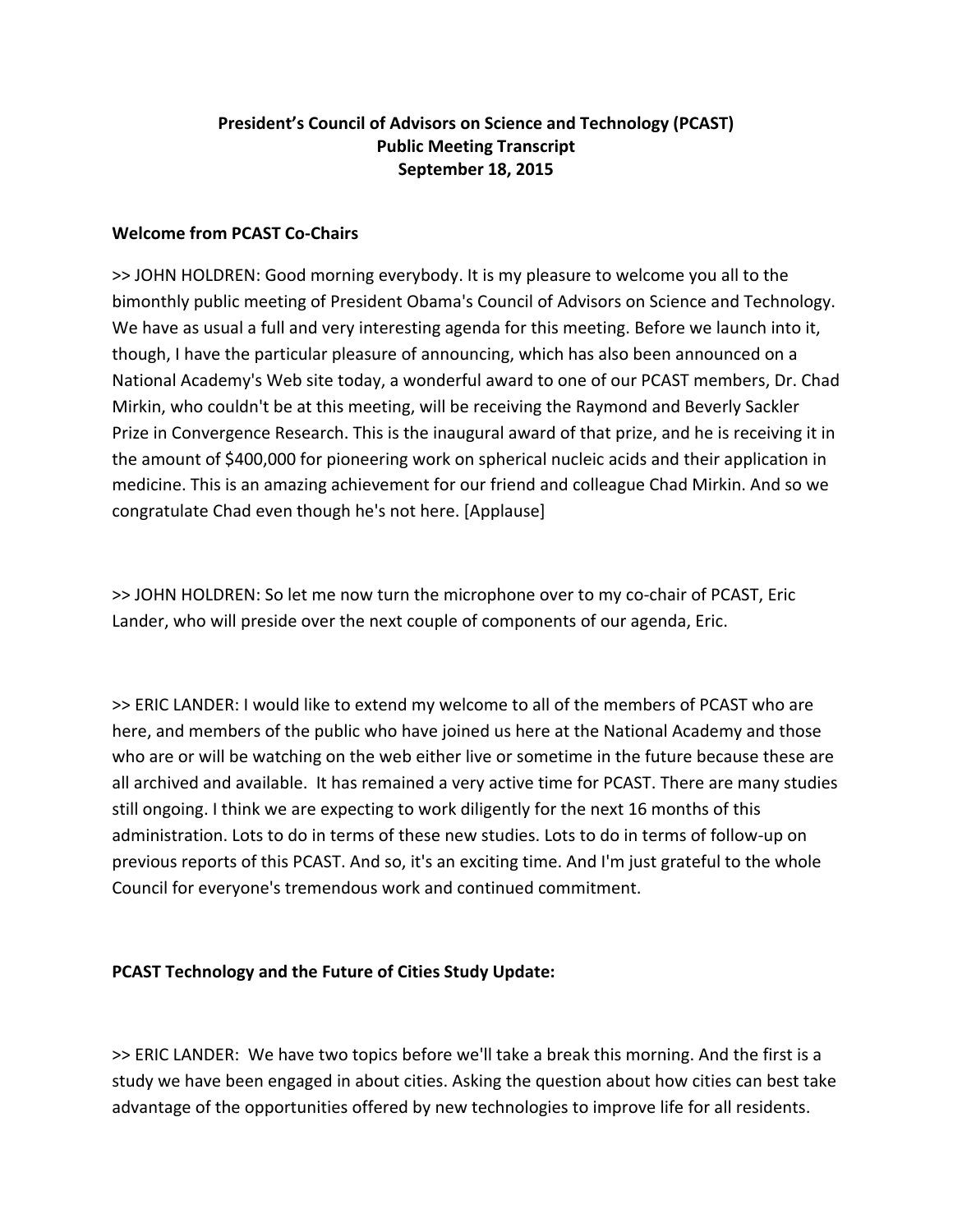There are so many different opportunities for technologies in cities. But it's not easy for municipalities to figure out how to take advantage of them, how to ensure that the benefits are shared broadly across the city. How they can transform lives of the elderly, of young people, of people on fixed incomes, on limited incomes. And so PCAST has been engaged in this very wide ranging study of the potential impacts of technologies and what's needed to make that most accessible. What kind of demonstration projects might be needed. And of course because we're advisors to the President, what the Federal Government can do to assist in this case. So I'm going to turn first to PCAST member Mark Gorenberg who has been very active in this study. And Mark and Craig Mundie are going to give us an update on where this project on cities is going. Mark?

>> MARK GORENBERG: Eric, thank you. Ten years ago no one was talking about smart cities, but this week there was a city summit conference here in Washington D.C. and the White House announced ‐‐ oh, okay. Sure. This week there was a city summit conference in Washington D.C. and the White House announced it's Smart City Initiative, announced 160 million in funding, 25 collaborations, and perhaps most importantly brought together 20 city CIOs together with their sister research universities to look at how to create the Metro Labs Network and tackle some key local challenges. In February this year in parallel with these efforts, PCAST also began a study as Eric said to look at how combining policy and science and technology together can improve the future of U.S. cities. Specifically we're looking beyond the smart cities initiatives to integrate together all of these various technologies, and help cities become more green, low carbon, energy efficient, sustainable use of resources going beyond buildings to districts, more fluid, improving the mobility of people, resources and goods, and that -- and make them much more walkable, and enabling cities making them fairer, more inclusive, just environments, more creative, and enabling individuals and organizations and businesses to focus and invest in innovation. And also, of course, to make these cities more resilient. This morning we're here to give you a preview of our direction and solicit new ideas from our colleagues and also from the public that may be listening in, before completing our work and making a set of policy recommendations. Sorry. A number of members from PCAST has been have been involved because there's so many different disciplines that this study touches on. And as Eric said, Craig Mundie, who actually first pioneered the idea that we should be studying this in PCAST will make some comments after these slides. There's been tireless work from the PCAST staff starting with our Director Marjory Blumenthal. And also in February we invited a dozen urban and urban science experts to join us with some tremendous backgrounds and practitioners in industry, academia, Think Tanks, and even city Government and they are listed here and they have been invaluable in putting together and guiding this report. Our Mission Statement, as Eric said, is how the Federal Government can support science and technology opportunities to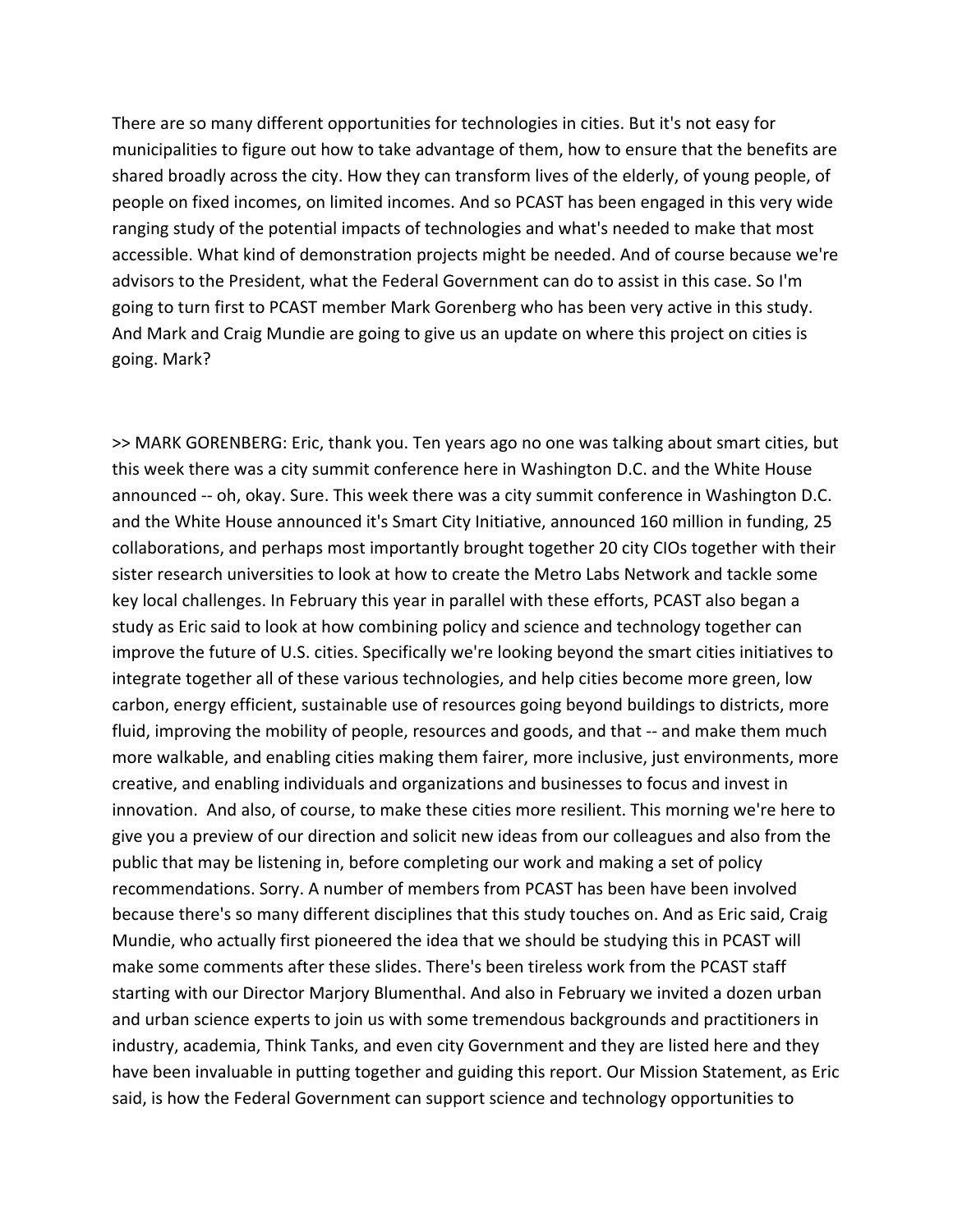improve America's cities, particularly for all of its residents, especially for those less fortunate who will otherwise be left behind in this technology wave. We focused at looking at the Federal Government role, knowing that the key players are actually in the private sector, academia, civic groups, individuals and local Government leaders. But what can the Federal Government do to help make these cities more nimble? To motivate them to take on these technology changes for good? Over the past nine months, we've spoken to a number of technology innovators, technology integrators, and policymakers in both the local and in the Federal Government to bounce some of these ideas off. Our observations are, first of all, that we're at the dawn of a historic era for cities. Cities are adding 65 million people a year, an unprecedented rate of growing concentration, where interconnection and interdependence is going to become the norm. There are many new infrastructure technologies relevant for cities. And you see some listed here, beyond the Information and Communication Technologies that are aided by fast and inexpensive distributed computing and new and expensive flexible sensors, they are revolutionizing what can be measured about cities in urban life, but there's also disruptive changes happening in transportation including electric and autonomous vehicles, energy including distributed renewable sources and energy storage, new localized water and recycling strategies are also coming into the mainstream and in parallel with these technology changes or perhaps as a consequence of them, we are also witnessing a significant change in norms of behavior. People in organizations are increasingly exploring new modes of interaction. Exchanging change facilitated by this information, and there's an emphasis on the sharing economy models that we hear of every day. More mixed land uses. Activities in urban spaces, like manufacturing and farming that are coming back to the city. And this while there's a growing sense that for a variety of structural and resource related issues, we still have a number of challenges. And challenges that will come because of this. Environmental challenges, health challenges, equity challenges, and frankly, cost challenges of people living in cities. But the potential benefits of urban living have never been more apparent or hopeful than they are today. There are many stakeholders, as we talked about listed here, the private sector, local and Federal Government, city residents. But a key opportunity is getting these stakeholders to work together to form a single version of the truth. The critical element will be their successful integration into using larger, more finely controlled systems. This integration which we will call in our report the integrated cities platform does not currently exist, but components are starting to emerge as a result of the convergence of many efforts from the Federal Government, cities and many other private organizations. A lot of it is Open Source collaborations. It is the key mechanism to interface traditionally slow changes in urban services and local governments with faster models of innovation and technology. So we're recommending the development of a system of technologies that feels more like open and distributed Internet operating system. Just as the Internet transformed computing, the Internet of Things is transforming our industrial sector. We believe the Internet of Cities that integrates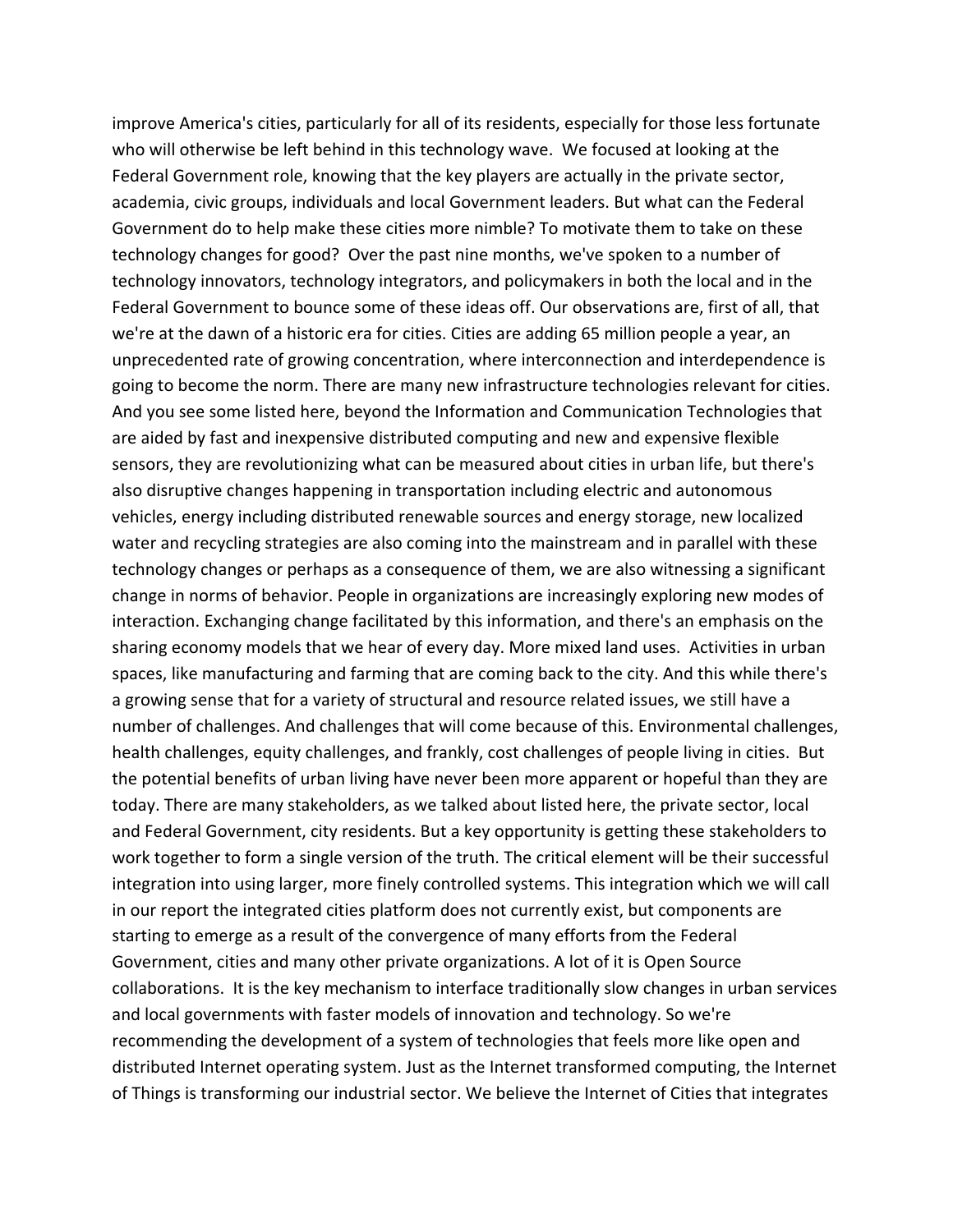all of these data and technologies and norms of behavior together can create an open ‐ a rapid experimentation vehicle for new applications for cities. You see some of the components that we'll be talking about in our report listed here. The notion of open data and making data more open. The idea of facilitating technology and data exchange with application program interfaces to more easily get at this. The data analytics we hear so much about in terms of both prediction and also optimization. And also a number of integrated models for decision support and scenario evaluation that can be shared between cities. And the sharing of both large and small cities together in this will help to elevate this forward. The success of the applications that are built on this platform is going to require a lot of experimentation. And it's very difficult to experiment across an entire metropolitan area. So the first wave that started to happen in districts was the idea of innovation districts. Really clusters for technology development. And they have already been starting to move into cities to create more entrepreneurial centers for new startups. And we believe this concept can be extended to other aspects of urban living, including living and playing to form sort of creative density that will require the urban development districts as we are going to coin them, as we said to be more fluid, more green, more enabling. These districts can be economically viable. But they will have higher initial costs. And they will have return on investments as their operating costs are recouped. So part of what we'll be doing is fostering experiments in these urban development districts to accelerate this maturity and make these break‐even periods faster. And we think these shorter payback periods will also greatly increase the environmental and health benefits of cities. We think that best practices can be judged and learned by other districts of metropolitan areas, and this will certainly lead to metrics, fine grain analytics and a plethora of APIs and available data to review and anonymize across to be able to optimize in this Internet of Cities. Long term, these Internet of Cities can create vehicles maybe 50 to 100 years from now such as all electric cities, or perhaps carbon positive cities. Or cities that are certainly less gentrified, and certainly cities that have certainly a lot less urban sprawl. This is sort of a preview of some of the areas we'll be going down in terms of talking about how the Federal Government can be involved. Certainly one of them has been leveraging the place based programs. There are a dozen or so place based programs that have been very fundamental to this administration that can be extended with this technology as an underpinning. We also believe there's a need for the empowerment of HUD where HUD today is more about housing, but could be extended from much more housing to districts to be much more involved in urban development. And we look at the need for them to work with a number of other agencies which they do today, such as Department of Transportation, Department of Energy, EPA, Commerce and Agriculture on these concepts that are moving back to the city with new technologies. We believe this combined group can create incentives can create competitions that can recognize the game changers that are happening in districts in these cities, and also to help experimenting districts look at the work of each other. One important aspect of the Federal Government is it can help facilitate scientific research, so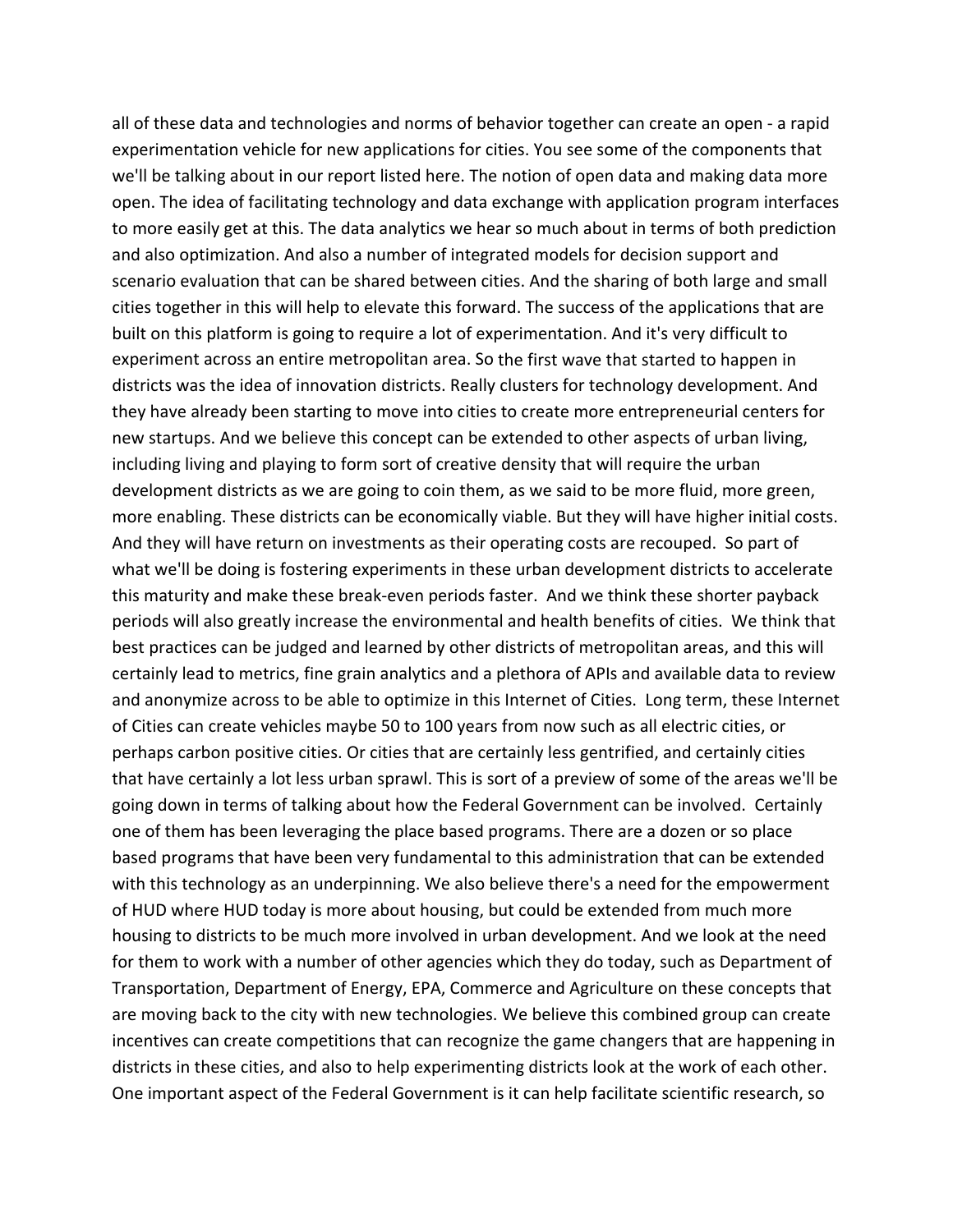many of the announcements this week were the Metro Labs about some urban science ideas that are being done in the agencies such as NSF. We believe that the time has come for a new urban science technology initiative that can help coordinate Federal research. That can take basic research, translational deployment, promotes urban science, and accelerates the components of this integrated cities platform. We think that this group should start with research inventory but over time can solicit new ideas and also propose grand challenges for urban science. So we also believe that there have been a number of great works done in the open Government data initiatives here. And they can be extended to cities for open data and data sharing and look at data sharing policy. So we're in the process of translating these broad ideas into Federal Government recommendations. And with that, I'm going to turn the microphone over to Craig.

>> CRAIG MUNDIE: Thank you Mark. Mark did a great job serving all of these things, and I want to reinforce a couple of points and maybe give a few examples of the things that are driving us to this somewhat different approach. We all live in an environment today where we see very rapid technological change. Especially in the Information Technology domain. But if you look carefully, there are also fundamental changes coming in other areas around energy and transportation. And when we look at cities, we realize there's really two challenges that we face, certainly if you look at it on a planetary scale as opposed to only a domestic scale. One is that a lot of people already live in cities. And that's especially true in developed countries. And you can say the preponderance of Americans already live in cities, and some of these cities are quite old. On the other hand, on a worldwide basis, the majority of people don't yet live in cities. But we can reliably predict that they ultimately will. So there's a huge business opportunity for the country in this globalizing environment. If in fact we could perfect what we thought these important changes were likely to be. In order to do that in the face of competition, we have to be able to look a little farther out. There's often a tendency to live with what we have. But if we look back over the longer arc of time with respect to cities, we find there were in fact in the day technological changes that radically transformed the city. Electrification was a fundamental one. The arrival of the automobile and the replacement of horse and buggy basically fundamentally altered the nature of cities. So today in a funny way we can look at each of these things that transformed cities before. Running water. The ability to distribute gas. Electrification. And say each of these infrastructures are fundamental to the society now. But each of them is essentially ready for another one of these big shifts. And so there's no reason to believe that it won't be quite natural to see that shift. But this time we have to do it recognizing the hysteresis we have in the very large infrastructures that we have investment in already. So we have looked at a number of these ideas. Today you can see people talking about, for example, autonomous cars. Most of the discussion is, well, will we get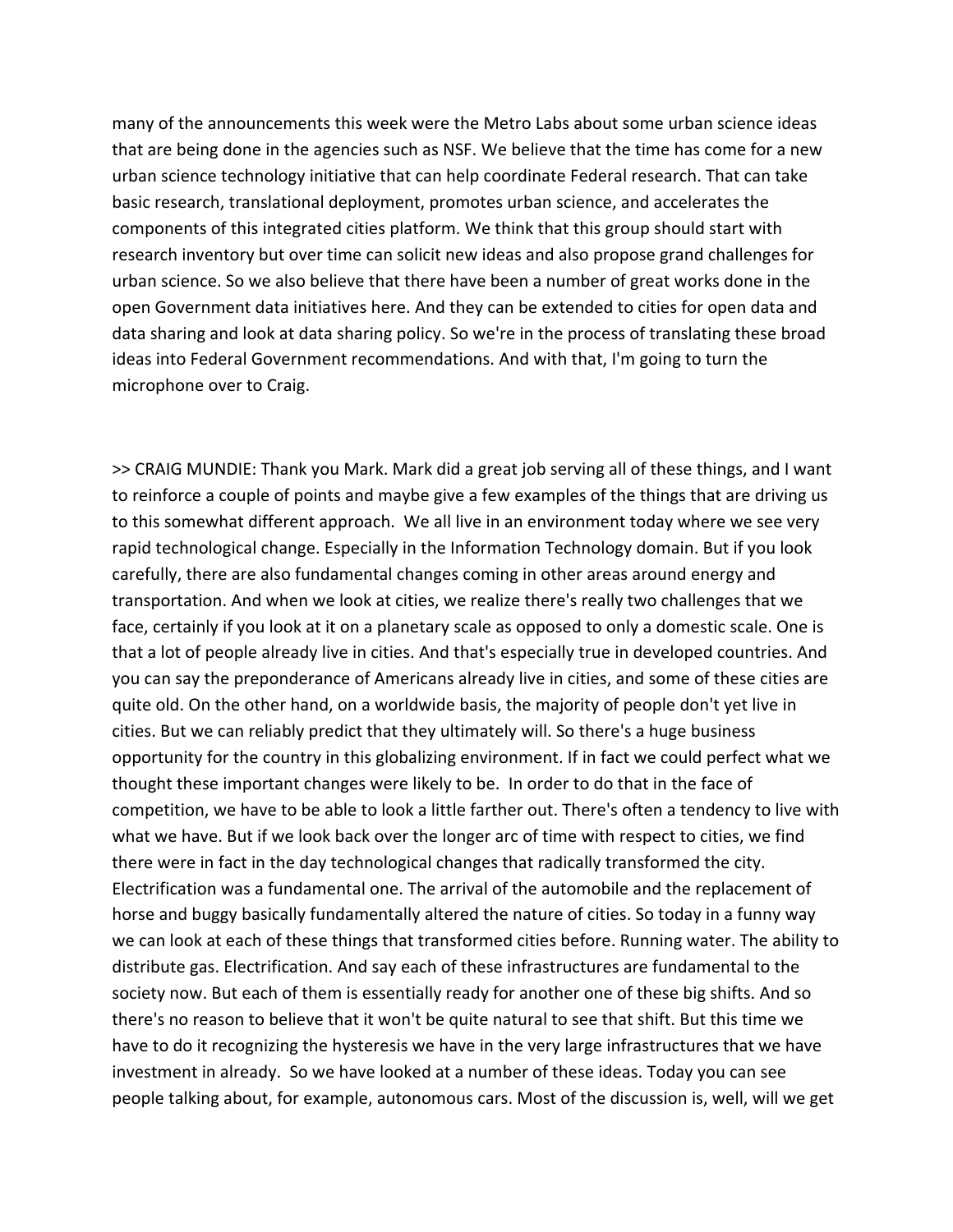the insurance right or the regulation right. But as scientists, we can look at the evidence and say, it seems inevitable now that eventually we'll have autonomous vehicles. And so then it requires that you look a little farther out and say, well, if that was going to happen, then how could we project that the city should change, what could we do to encourage that change? And these are the kind of activities that we're looking at in this report. The other big idea we've seen now, particularly in the Information Technology domain, is the importance of bringing things together. Integrating across different aspects of the problem. And so we also seek to bring some of this notion of integration to the different technological revolutions that are likely to come in these classily disjoint infrastructures and that is in part possible because we also recognize that Information Technology itself is diffusing itself into virtually every one of these things as a critical element of their design and operation. And we think there's substantial benefits that accrue from that kind of integration. So this idea of focusing on the evolution of a platform that would promote the same kind of radical development and accelerated development that we see happening around us every day in the Information Technology space. But applied to this broader array of technological shifts we think would be quite beneficial. So that's just a little color on top of the details that Mark provided. And I think both of us are happy to take your questions.

>> JOHN HOLDREN: Well, thank you both for the summary and for all of the work you've been leading on PCAST and the meetings you've been organizing. The floor is open to questions from the PCAST we'll follow our usual pattern of turning our flags up, and James Gates I recognize.

>> JAMES GATES: Thank you Eric and both Mark and Craig for that review. You have both talked about transformation and of course we all know the important element of the city is the people, so is there going to be some attention paid to some sociological factors about how people might be living differently, and what impact that has as we think about these new platforms.

>>MARK GORENBERG: Yes and there are different parts of society where they will be able to access this. And actually it will benefit them tremendously. If you look at for example the aging population. And I know Chris Cassel can speak much more eloquently about this than we. Cities have an increasing population over 65. Their mobility is limited by physical and medical conditions. And they can really use these shared economies transportation services for example, to go beyond the mass transit ideas that are there today. Autonomous vehicles can be a huge boom to that part of society. And frankly if you look at the elderly, the quality time they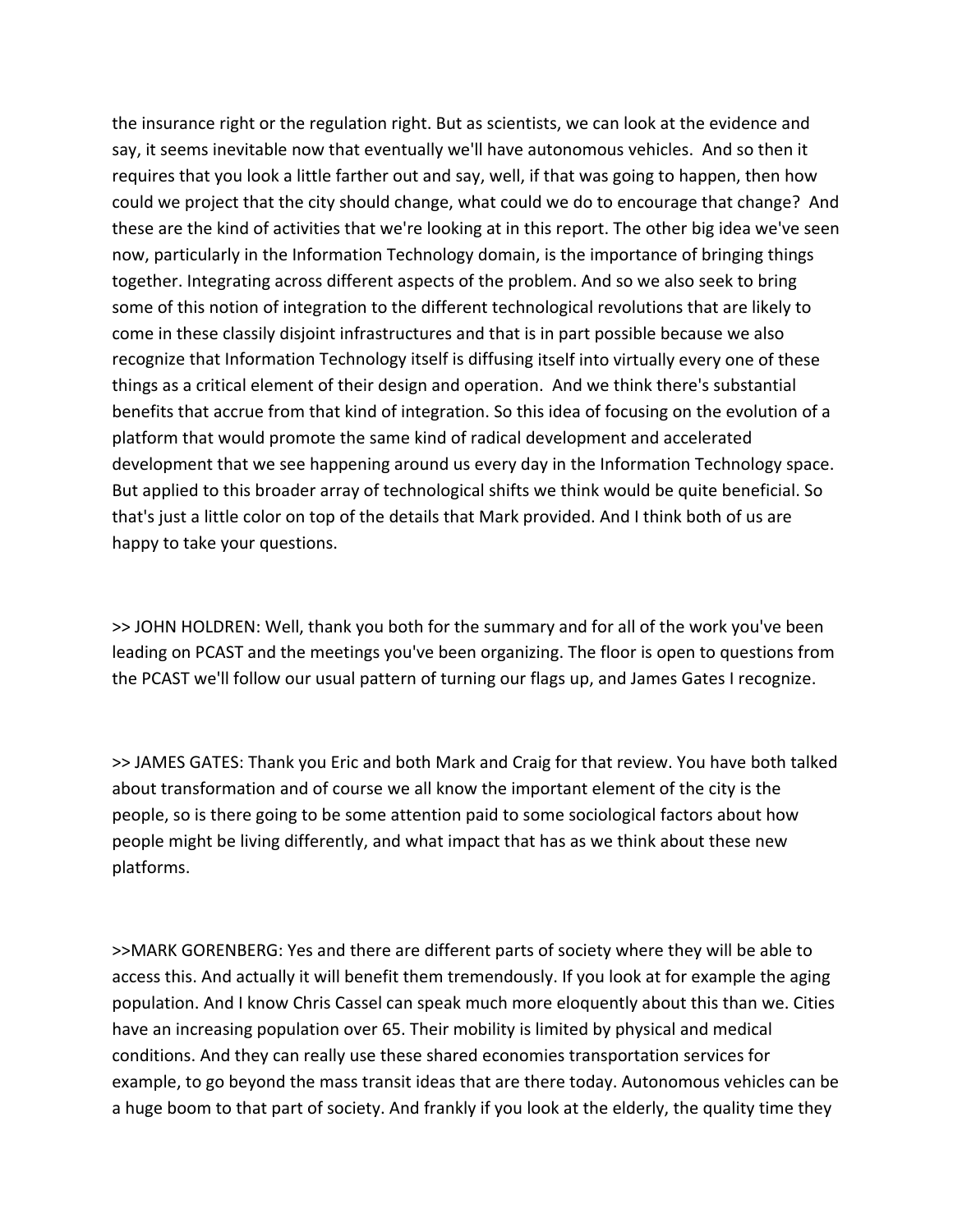can spend in fact with their grandchildren, in taking them to school is just one aspect of many things that could happen. And the other side of that coin is that there are a lot of new technologies in what we would call aging in place where they can be monitored, where they can live much more productive sort of independent lives. So with that access being sent back to family members, caregivers, et cetera, so that's just one example of things we'll be looking at. There's some areas I wanted to say there were some areas of the country that have extremely benefitted already that were sort of areas left behind by these new technologies. Solar farms have become really interesting in low income areas right now, particularly there are projects in both Chicago and Indianapolis that have been done in concert with the local housing authorities and the local utilities and the private sector that have re‐ made areas like Laurelwood in Indianapolis where they funded a pilot project and that is lowering the electricity bills of housing. And they are also selling back into the grid to get money for that housing. Or it's converted in Chicago, the Excellent Corporation converted abandoned industrial space into a solar farm large enough to power 1200 to 1500 homes. Energy storage can also be tremendously beneficial for resilient cities that are more vulnerable so those are just some examples.

#### >> ERIC LANDER: Great. Chris Cassel?

>> CHRIS CASSEL: Thank you, Eric and Mark, since you mentioned the issue of aging and cities, I just wanted to highlight and related to Jim's point, two additional things. One is we tend to think of the generations as benefiting separately from the kinds of advances that you're describing. But in fact, one of the big advantages of urban settings in places for people to grow old and aging in place is the density allows for the kinds of service availability so that you don't have to go to an old person's community. But there's a lot more opportunity for intergenerational interaction of all kinds, which can benefit both younger and older people. And there's a lot of good data on that. The second point I want to make is related to the density of cities has many advantages but also can be a real challenge in the event of natural and other kinds of disasters. We have seen that with Katrina and Superstorm Sandy as two big examples that we have examined and looked at in terms of preparedness and resilience. So that's another opportunity for technology to anticipate the more vulnerable of that population, many of whom are older people. So I just wanted to add that dimension, as well.

>> ERIC LANDER: That's great. Other questions? Well if there are no other questions now I want to thank Mark and Craig and their colleagues for all the work that's ongoing on cities. I know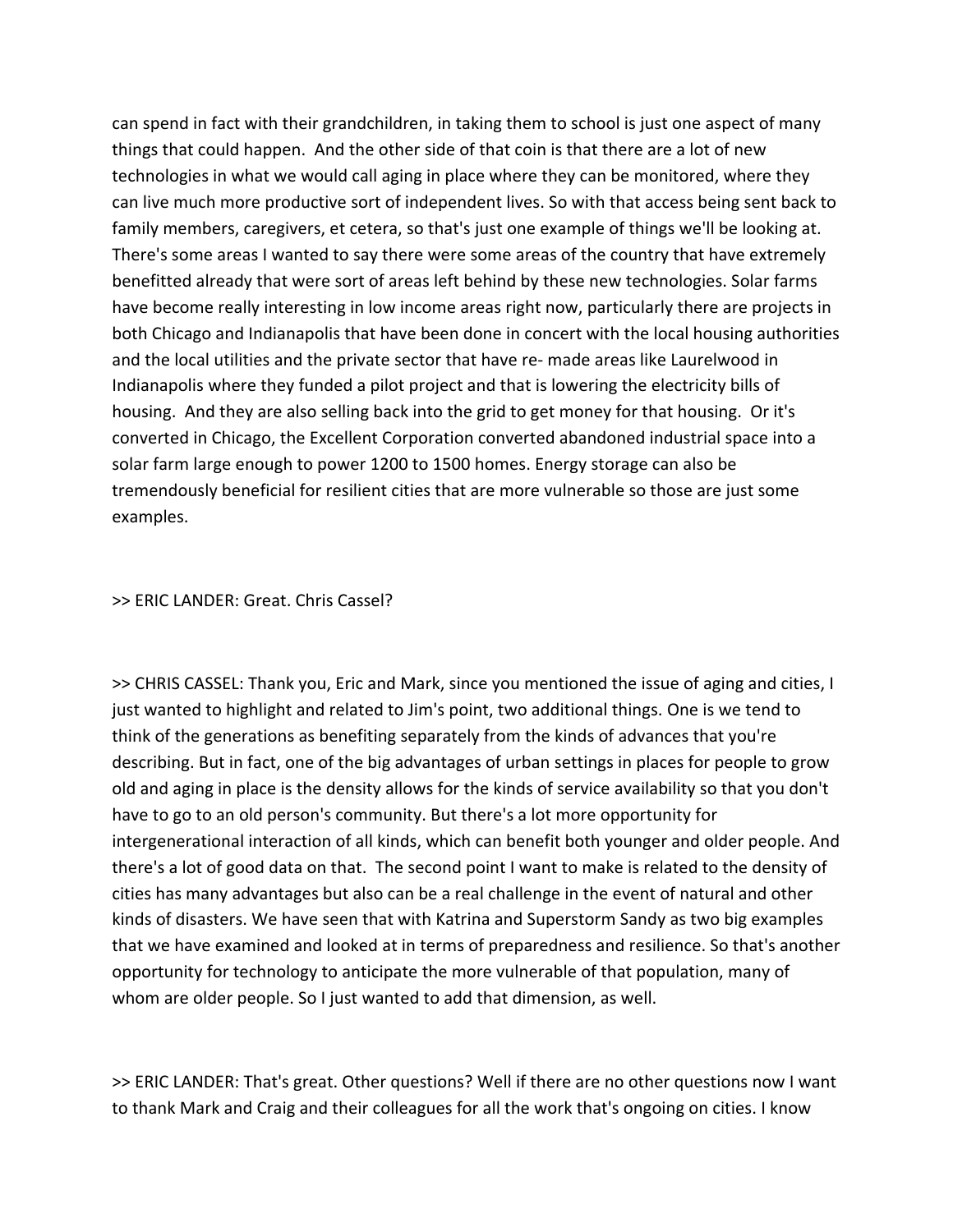we're a little bit over time but it was very good to hear the whole -- the breadth of what's getting discussed and it's really pretty exciting so thank you very much.

#### **PCAST Technology to Help People as They Age: Hearing Technologies Discussion**

>> ERIC LANDER: Another update is from Chris Cassel on work that PCAST has been doing asking about how technologies can help Americans age in place, age with independence, age with productivity, and that's a broad topic that Chris has been leading a study group through. And then within the course of that it's been identified a very specific topic where there seems to be tremendous opportunities for, I think short‐term progress. And that has to do with the question of the normal mild to moderate hearing loss that's associated with aging. And the question of hearing aids to help with that. So Chris is going to give us a bit of an update on the broad work that she's been leading on aging. And then particularly on hearing technologies.

>> CHRIS CASSEL: Thank you, Eric. Well, first let me just say that in terms of the broader study, the group is focusing on ways that technology can help people as they age with issues of cognitive function and cognitive impairment. With issues of mobility enhancement. With issues of social connectedness and engagement as well as with this important area of hearing. So PCAST will hear more about the broader focus in subsequent meetings. So I'm not going to spend a lot of time since our time is limited today. I did want to update the group on our findings to date and the direction of our thinking with the hearing report. So let's see if we can. . . So as Mark did, I want to thank and be very grateful to, what you see here is a very hard‐ working list of Working Group members for the whole report, many of the PCAST members from many different disciplines and perspectives have joined this group, as well as experts in all of the other fields that I mentioned. You see their names up there. I particularly want to thank Ashley Predith and Diana Pankevich who really worked very hard to staff all of the subcommittees and various groups that are working in this area, and also our science writer, Robert Saunders. So let me just give a little background about why this has taken sort of the forefront of our work over the recent last couple of months. The first is that there's not only an urgent need to improve hearing, but a great opportunity right now. This is a major health and social problem, if you think about it, if you have trouble hearing, it leads to social isolation, it leads to an inability to keep working if that's what you want or need to do. It can lead to depression. There's some demonstrated association with higher risk of falls, falls with injury. And even dementia. And of course all of this is made more important by the good news that people are living longer in our country and that a vast majority of people with hearing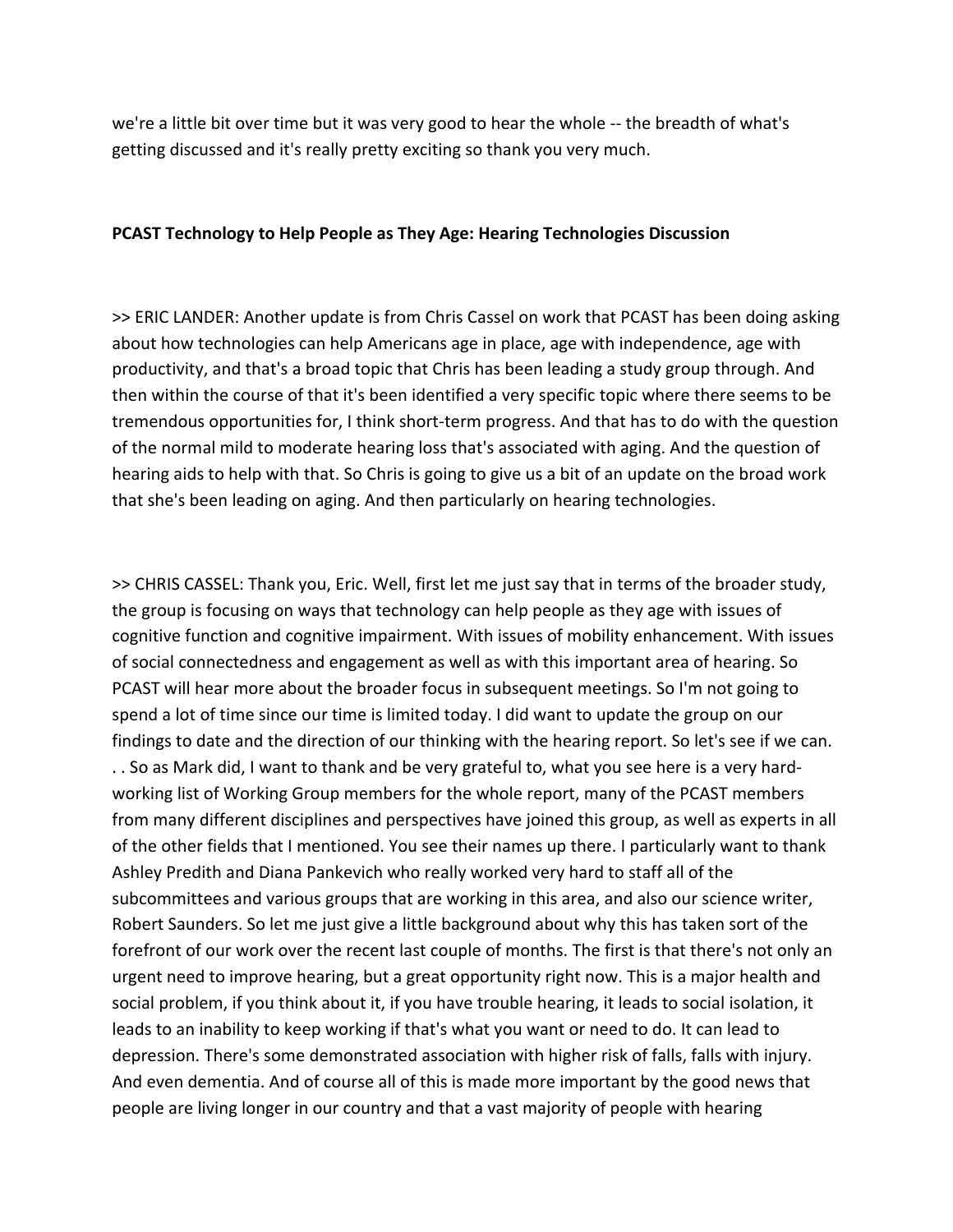impairment have hearing impairment because of age related hearing loss or what's called presbycusis. So our focus is on that group. There's a lot of people in this country who have hearing loss from congenital problems, who have serious hearing impairment from injuries and other kinds of disorders that are much less common, so I do want to emphasize that our report is really only focusing on the presbycusis related hearing loss. But if you think about how many people actually use hearing aids. There is technology that can be extremely helpful for this problem, and yet of the people who suffer from these problems, so let me give you some numbers. 1 out of 4 people between the ages of 65 to 69, One‐half, 50% of people between the ages of 70 and 79, and almost 80% of people over the age of 80 have some degree of hearing impairment. So that's huge. Roughly we think 30 million people now. And that number is likely to grow, and yet very few of them actually seek help and get hearing aids. It's hard to know because a lot of this is self reported. But somewhere between probably 15 to 30% of people actually use available technologies. This is a big problem, and as I'm going to say in a moment, the Institute of Medicine is just launched a big study in this area of the whole broad area of hearing loss, both age related and other kinds, but as we look at the data to what the barriers are on the adoption of available technology, the No. 1 issue that people report over and over again is the cost of technology. Averaging about \$2400 per hearing aid, and since with presbycusis it's mostly a bilateral condition, most people need two of these. And it's not uncommon to have them cost even more, \$4,000 to \$8,000 is not an uncommon cost. Added to that insurance, Medicare does not cover the cost of hearing aids. And most other insurance doesn't. It doesn't consider it a medical condition, interestingly enough. In addition to that, the access is very complex. Often you have to seek out an audiologist in a specific kind of arrangement with one or more hearing aid companies. The choices are somewhat limited. By and large these are not available online or in other kinds of consumer venues the way people are increasingly accessing many aspects of health care. There is a requirement that people see a physician to rule out other medical causes of hearing loss. And so while a large majority of people actually waive that requirement it's somehow also seen as a barrier because you also have to get a doctor's appointment with a doctor who knows something about this. There are some innovators in the market in terms of marketing organizations like Costco and others who have begun to find ways to make the cost a little bit lower and make access a little bit easier. There's also a market in devices that are not hearing aids, called personal sound amplification products, that can amplify sounds. But that aren't marketed to people who are hard of hearing. So they have not been widely used for that purpose. There's also kind of a social stigma. It's kind of interesting to me as a geriatrician that people are wearing eyeglasses for example, and we have age-related condition of people needing reading glasses it's called presbyopia, and you know people nowadays think that there are different fashionable glasses that they wear, and certainly don't hide the fact that you need eyeglasses. And yet, I think because it's so difficult and because the large number of people who need them don't actually use them that we just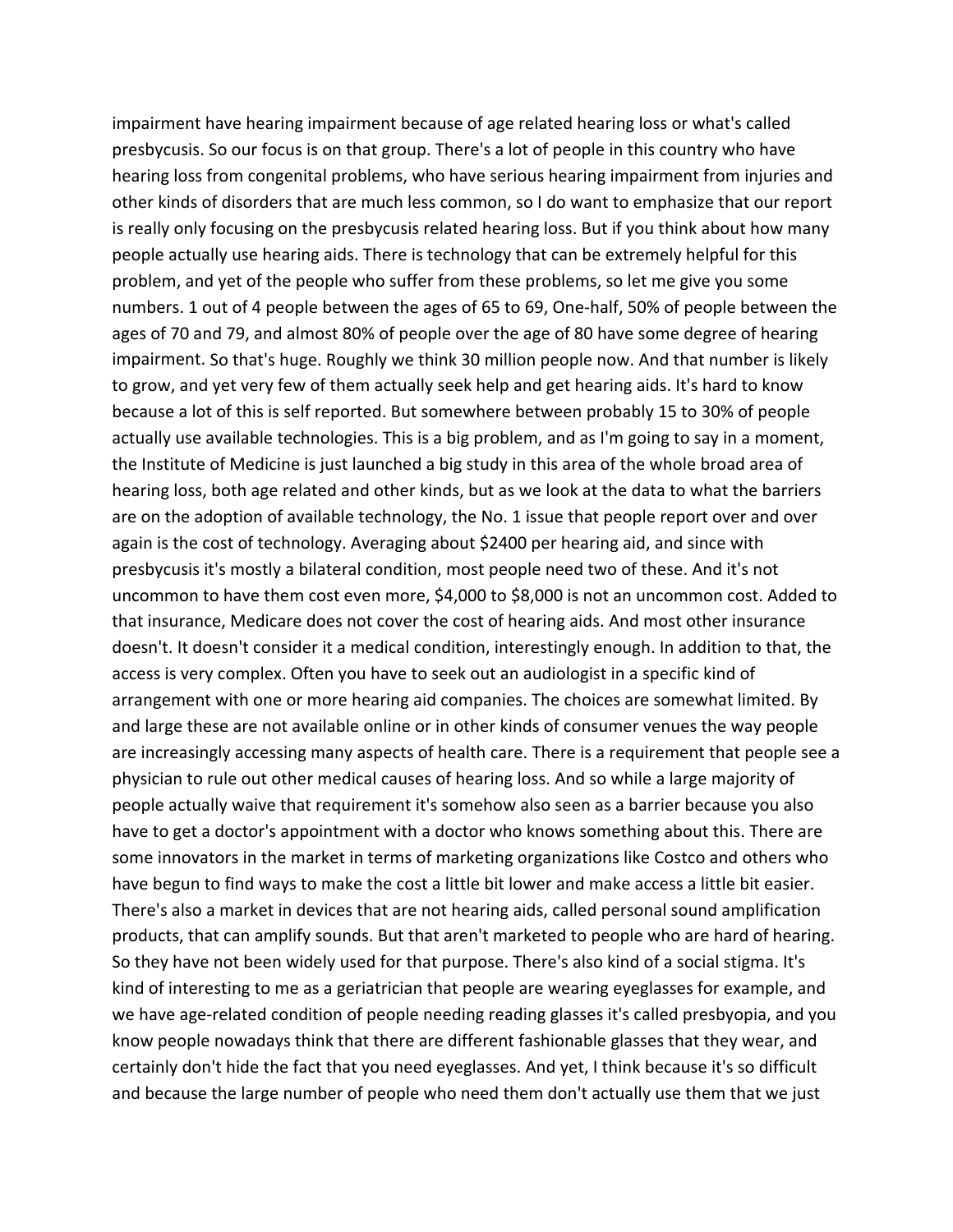haven't gotten to that tipping point in terms of social attitude. So there's still a reluctance to admit that people need help. And this is important. Because there are risks to waiting too long. And this is very well demonstrated that if you begin to notice you're having trouble hearing, and you say well I don't need this quite yet and you wait six or eight years until it gets worse, then when you do seek help it's harder to get back to baseline. Sometimes impossible. Because changes to how the brain processes auditory signals decline, and so here is another situation as in many places in health care where it's better to seek help early rather than wait. And then another factor that I mentioned earlier is that by and large, most primary care physicians don't consider this part of their business. They rarely include it in a review of systems with a patient. And if a patient is hard of hearing, it may be tough to communicate with them. But they don't consider that they should try to get you help for that as part of your medical workup. So all of this creates a kind of a situation that we think is actually ripe for a technology solution that could be helped along by Federal action. Now, there is this big study that the National Academies of Medicine has just launched and we have talked to many of the same people. We have attended their public meetings. They are not likely to issue a report before probably a year from now. So we are thinking, and what they are looking at is a much broader scope of this whole problem. Our focus is people who have age mild to moderate hearing loss associated with age and what technology could do. And what Federal actions might make that technology both more available and more widely used. So the goals of our report are the following. To reduce the costs number one. And we think that the market forces are quite ripe for doing that. And also if the cost went down significantly, the likelihood of insurance coverage would be increased so we could have a salutary effect in both of those ways and would increase the number of people who use this technology I mentioned the 30 million figure. There will be more people, as more of us are living longer and as the baby boomers are now beginning to enter in greater numbers, that cohort. So this benefits people in terms of their own lives. But it also benefits families. So if you think about it, it's a lot more than 30 million people who would benefit from a spouse or a parent or a grandparent being able to hear better. And then finally, there is enormous productivity and innovation in acoustic technology and signal processing. People are wearing noise canceling headphones on the airplanes, and there's all kinds of interesting things that people in the music industry and in the sports arena use. And we live in a new world where there's much more rapid advances in that kind of technology. Also aging baby boomers are much more comfortable with things like trying things out at home, ordering things on the Internet, programming devices on their cell phone, things need to be interoperable with other devices, all of your tablets and music devices with loop technologies in theaters and other public places. So the technology is out there. And innovation I think is happening. But it hasn't really been made available to this important market I think. So if you look at a couple of observations, one is that in every other aspect of electronics, technical advances in general reduce costs. Not increase costs. And actually reduce costs quite dramatically. And that in the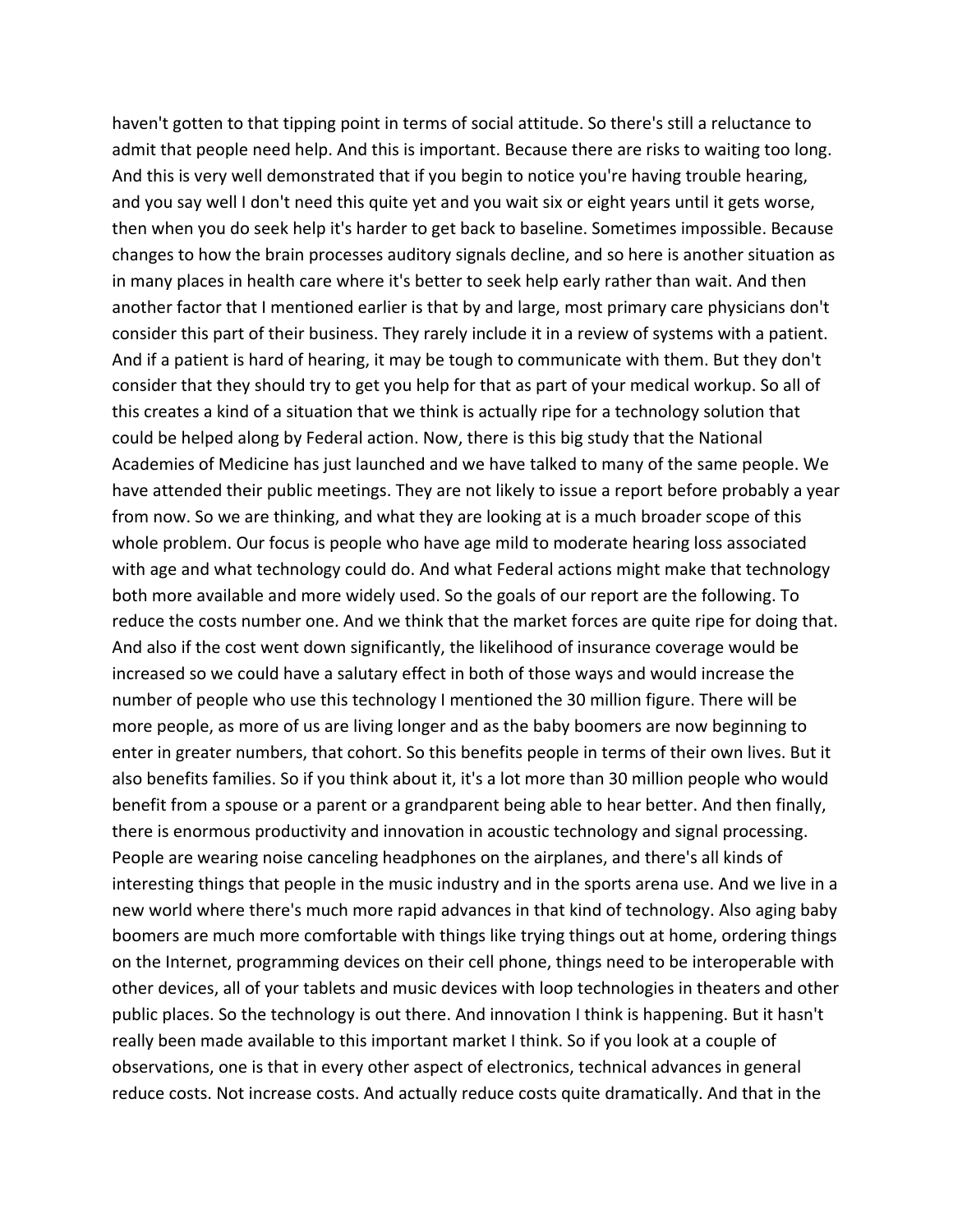traditional hearing aid market, it's actually the opposite. If you add features like programmable to your cell phone and other kinds of things, it costs more, not less. So we think there needs to be a way to open the market up to more competition in that area. Secondly, the technologies itself is not that costly. And several groups are actually selling the very same hearing aids at lower costs. I mentioned the Costco example, but the Veterans Administration covers first dollar coverage for hearing aids for Veterans who need it and have told us that it costs them about \$500 per patient, or that's what they spend on that condition. Lots of European countries cover hearing aids as part of their health insurance programs. And buy them from the same companies and spend much, much less. So we think that there is a disconnect between the cost of these things and what's available in the market. And these electronic solutions consumer products, these electronic sound amplification products. are available at a much, much lower cost and some of those companies actually make traditional hearing aids as well as the PSAPs. They have many of the same features. And could in fact be very helpful in people who don't need a lot of fancy features, who have a simple need for amplification and perhaps some personalization that could be accomplished in a much easier way. So what we really need is consumer shopping. That's the challenge here. We need to allow consumers to shop for the best value to maybe take a test online that evaluates their hearing. and have a much more wide availability of trying things out and finding what works for them at a price point that works for them. So that includes Internet shopping. and would allow more new entrants into the field. So let me then turn to this one concern that keeps coming up over and over again about well, what if you had some other medical condition that was causing your hearing loss that went without treatment. And we have examined this in some detail and find that there's the actual risk of this is actually quite small. Especially if you focus on this issue of age related mild to moderate hearing loss. The main concern in most of the literature is acoustic neuroma, which is a quite rare condition, .001% according to NIH data. It's a benign tumor, it's not a malignant tumor. Very slow growing. Most common in people between the ages of 30 to 60. So not really in the demographic that we're talking about here. And you know, there can be very unusual conditions that would lead to a sudden hearing loss or a hearing loss just on one ear. But think about the way that eyeglasses are treated. Glaucoma for example, is much, much more common than acoustic neuroma, 3.5% of the population. People have disorders of their retinal arteries or veins. And if you have a sudden problem with your eye or it's painful, you go to the doctor. And we trust consumers to make those decisions. So I think we need some comparison here about the risk of, the relative risk of millions of people going without treating their hearing loss with the relatively smaller risk of missing a serious treatable condition. So I think the, we have heard from many people about this comparison with the reading class situation. I think there are some lessons there. And I think we also have ways of alerting people to seek help if they have certain red flag conditions. And those lists are out there. They are available. So in conclusion, I think our path forward is that we think there are some technology‐based changes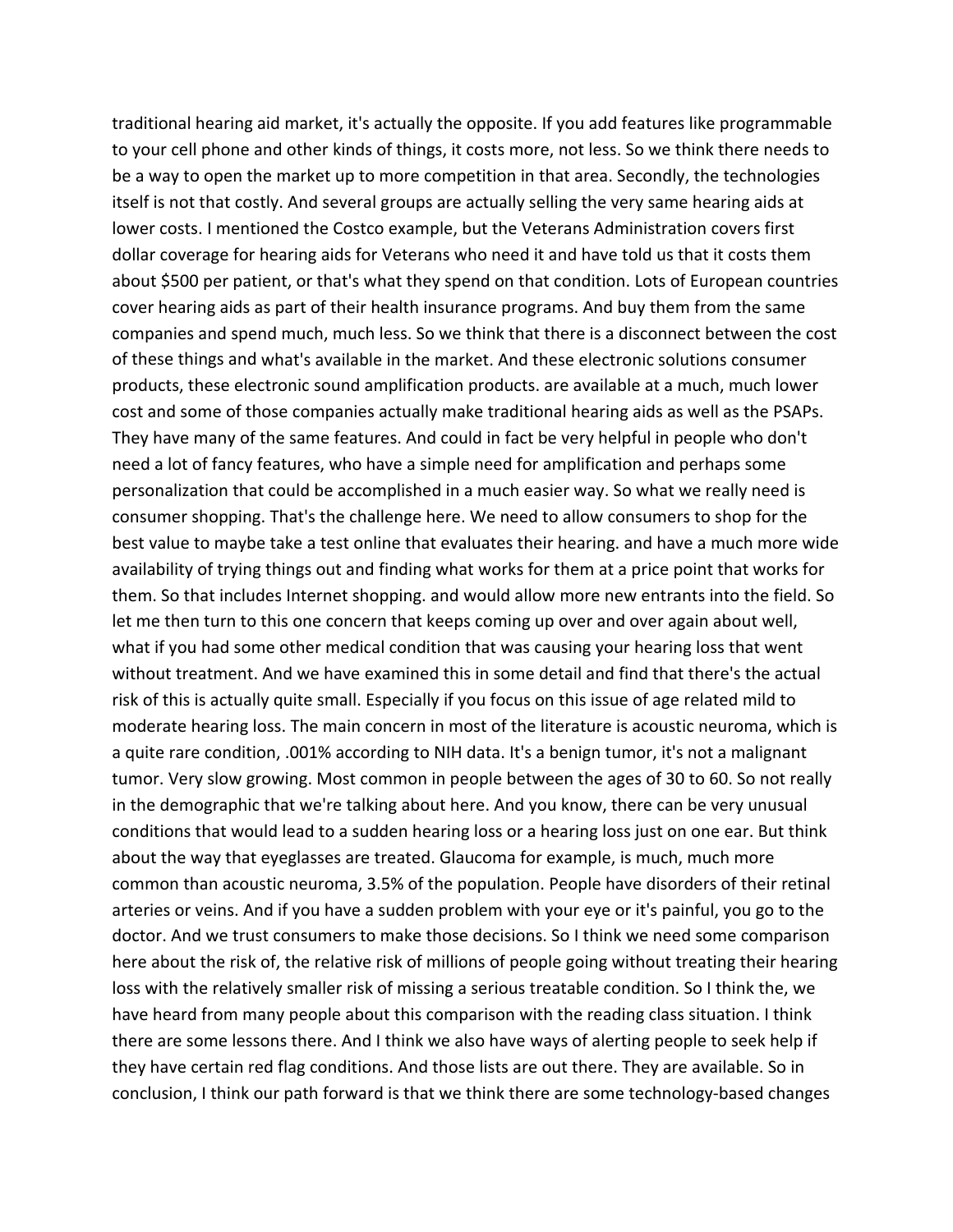in Federal regulations that could make this technology more available and begin to promote more innovation in the market. And that as these consumer products became more acceptable, we think it could also lower the barriers and increase access and acceptance among a much broader number of people. So let me stop there and see if we have any questions.

>> ERIC LANDER: Wow, that's great overview of the entire situation. Let's me throw it open to PCAST for questions. Mario?

>>MARIO MOLINA: I think one of the common problems with this age related hearing loss is noisy environments. So my question is are there any technology advances there, or is it something that only the human brain can do, mainly, discriminate human voice from background noise.

>> CHRIS CASSEL: There are actually advances Mario in that area where there's selective amplification of certain kinds of sounds like human voices as well as dampening of ambient noise of various kinds. And some of the products in this PSAP market will do that, too, where you can put microphones, selective microphones on the restaurant table in a noisy restaurant for example and then wear a special kind of gadget in your ear that helps to get both of those things. One of the concerns we have is that in general the current regulatory framework doesn't allow those kinds of things to be easily available to people. You know if you have a mild hearing loss, you may not need to wear a hearing aid in normal places where it's reasonably quiet like this room for example, with good amplification. But I think probably everyone in this room has been to a noisy restaurant where it's hard to hear a conversation. And that kind of technology ought to be available and more widely.

>> ERIC LANDER: Great, Michael McQuade.

>> MICHAEL MCQUADE: This was a really fascinating overview and presentation. Really good work. You mentioned in passing a number of places outside the U.S. where these things are more uniformly covered under insurance. Do we know about where the model you're talking about is being implemented outside of the U.S., the more commercial driven easy access model? Do we have any evidence of success one way or the other?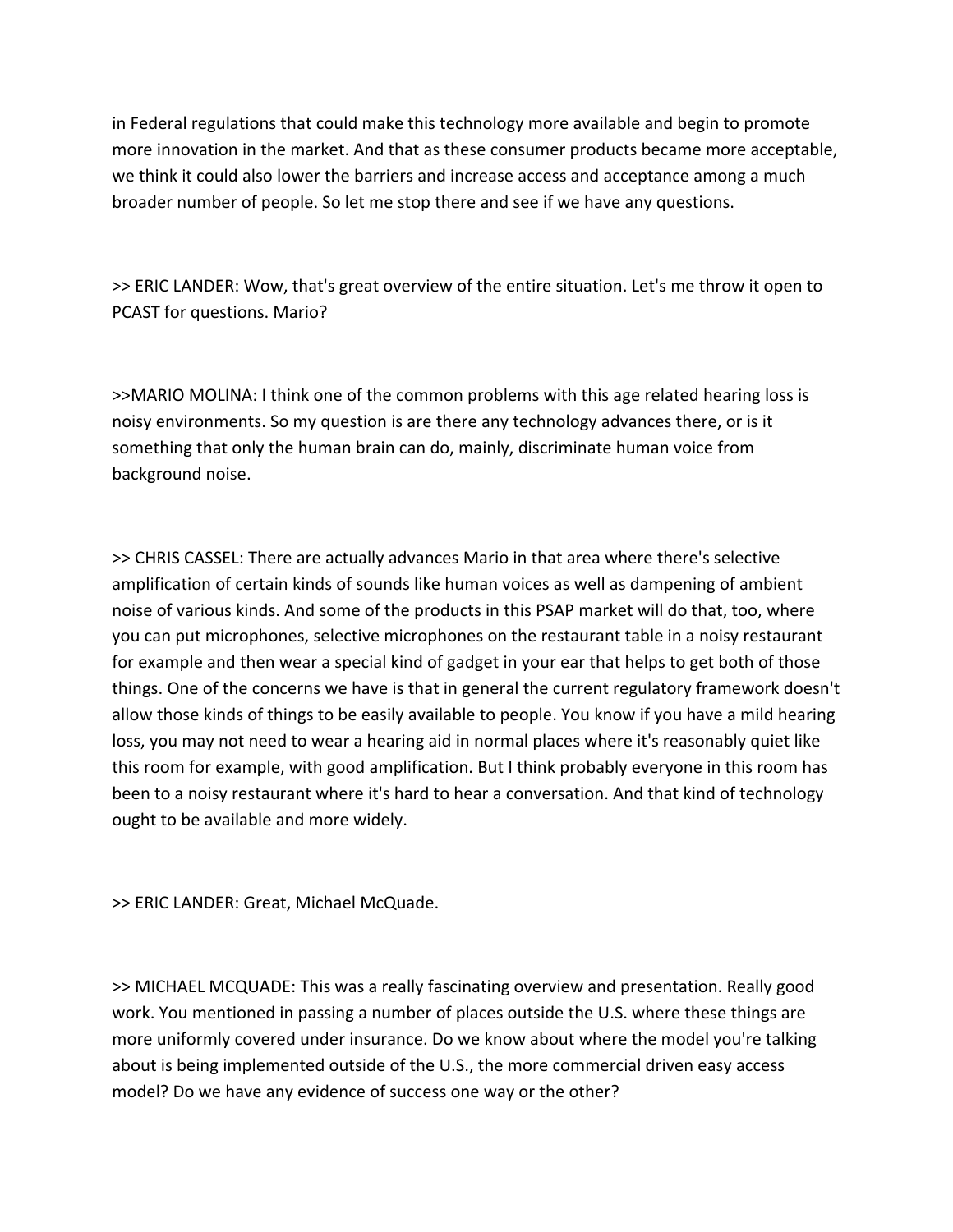>> CHRIS CASSEL: By and large, the answer is I don't know in great detail about whether this kind of open consumer market, if there's examples of that. I do know that the barriers are much lower in many of those countries. But also there's an issue of what -- in any insurance situation, what the insurance will cover versus what consumers might want to buy. They might want to buy up to a different model, or might want to try a different model. But it's a good question. We should probably look into that more.

>> WILLIAM PRESS: I was interested in your mentioning that Medicare in the original legislation today doesn't consider hearing loss a medical condition in the other things that it handles I wonder if you have any thoughts on how do we decide what kinds of things we consider medicalized. For example, I can't run as far as I could when I was ten years younger, but we don't have a Latin word for inability to run as far. We haven't medicalized that. So is that completely a question of social policy, or is there a medical basis for deciding when something is a condition.

>> CHRIS CASSEL: Well, Bill, that's a really big almost philosophical question. There was a time for example, when we used to think senility was a normal part of aging, then we began diagnosing Alzheimer's disease and other causes of dementing illness and we have created a National Institute on Aging that has led the study of that. It was interesting similarly there was a lot of stigma associated with that in previous decades. Similarly things like osteoarthritis which, is an age-related condition is treatable. It isn't reversible or curable in the same sense that a lot of other conditions are. So I think we are evolving in our understanding of the biology of aging and where things are treatable or not. Whether they are considered medical conditions to my mind as a physician is if something has a medical treatment, then that treatment ought to be available. And so I don't find that terminology, I think it's becoming less useful as we look at ways to enhance functions with aging. And so you know that Medicare legislation dates from 1966.

>> ERIC LANDER: Interesting.

>> CHRIS CASSEL: Yeah. That was a long time ago.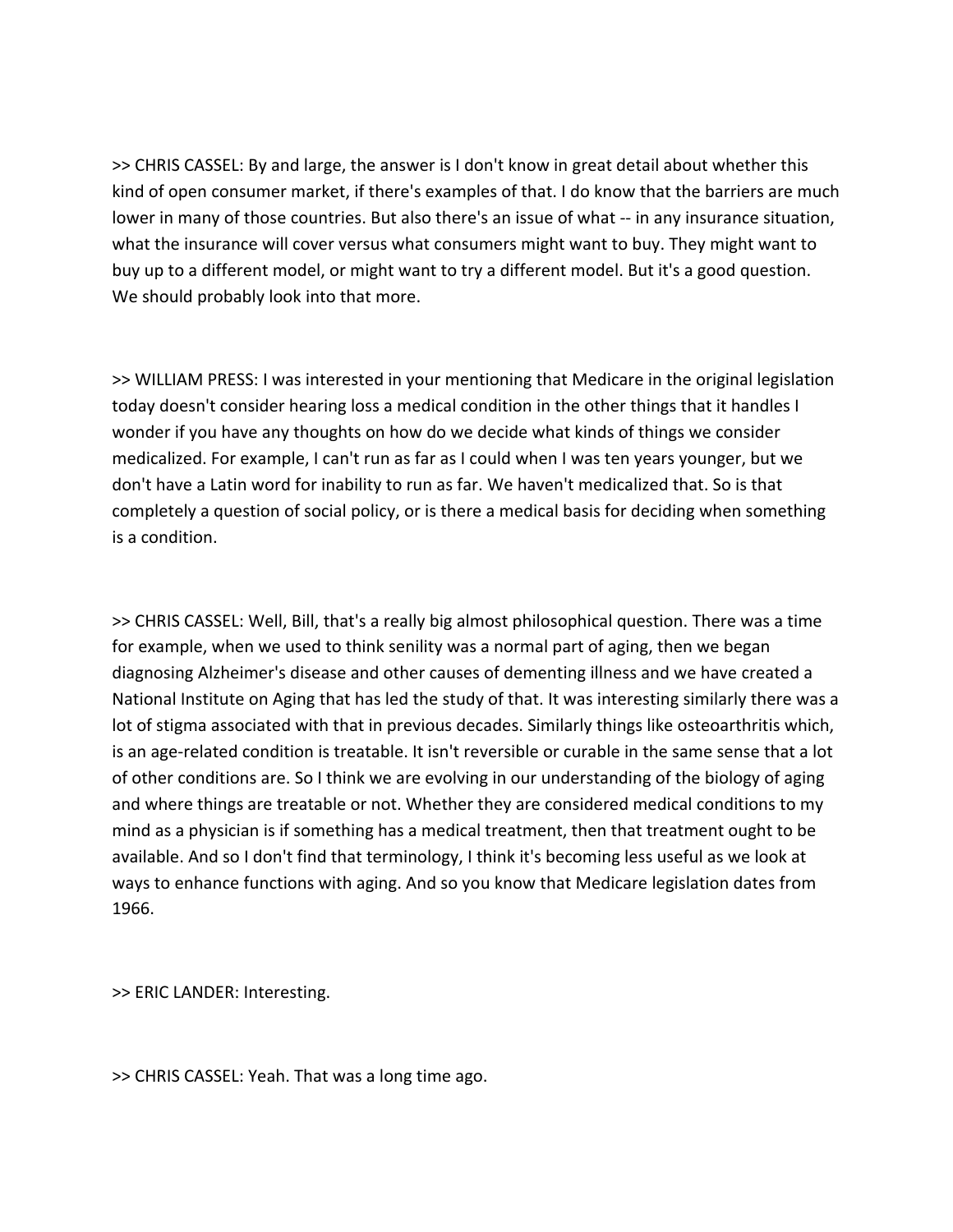>> ERIC LANDER: So I was struck by your numbers. I'll just, I know we're a trifle over but we'll stop in second but if I've got your numbers right, buying hearing aids for both ears is like 10 times more than buying a sophisticated SmartPhone or iPad or something like that. And yet the technology is dramatically less sophisticated. So a factor of 10 more than consumer electronics. Then the other number I was struck by was 30 million people who have mild to moderate age related hearing loss, versus maybe the couple of cases we're worrying about rare conditions of acoustic neuroma and such that if I counted correctly might be out of those 30 million people 150 cases. And balancing the possibility that 150 cases might not be picked up for what you said was a benign tumor anyway, versus 30 million people either not having access at all or having vastly expensive devices available. So I think those two numbers were really striking to me. was the cost relative to any other consumer device. And the balancing of risks one way, that is under treating the age related hearing loss, versus the very handful of conditions that might be missed in a medical inspection, especially when people can waive and often do waive any medical examination when they buy a hearing device.

>> CHRIS CASSEL: I don't want to under appreciate that acoustic neuroma is a real condition and people who have it, if you require a surgery, sometimes it's so slow growing, particularly in older people, that the doctor advises usually just watching it and if it grows more quickly so that it can impair your hearing, then recommends either radiation or surgery. But the surgery often ends up damaging the hearing in that ear anyway. So it is an important condition to recognize. So two points about that. One is that if you have hearing loss in only one ear, then you should go to the doctor. I mean

>> ERIC LANDER: If it's not bilateral, so that's an easy rule.

>> CHRIS CASSEL: Right. And the second is that the numbers of people that are affected, well, let me put it this way, since so few people are seeking help for their hearing anyway, picking up people with acoustic neuroma isn't working anyway if only 1 out of 5 people are seven seeking help.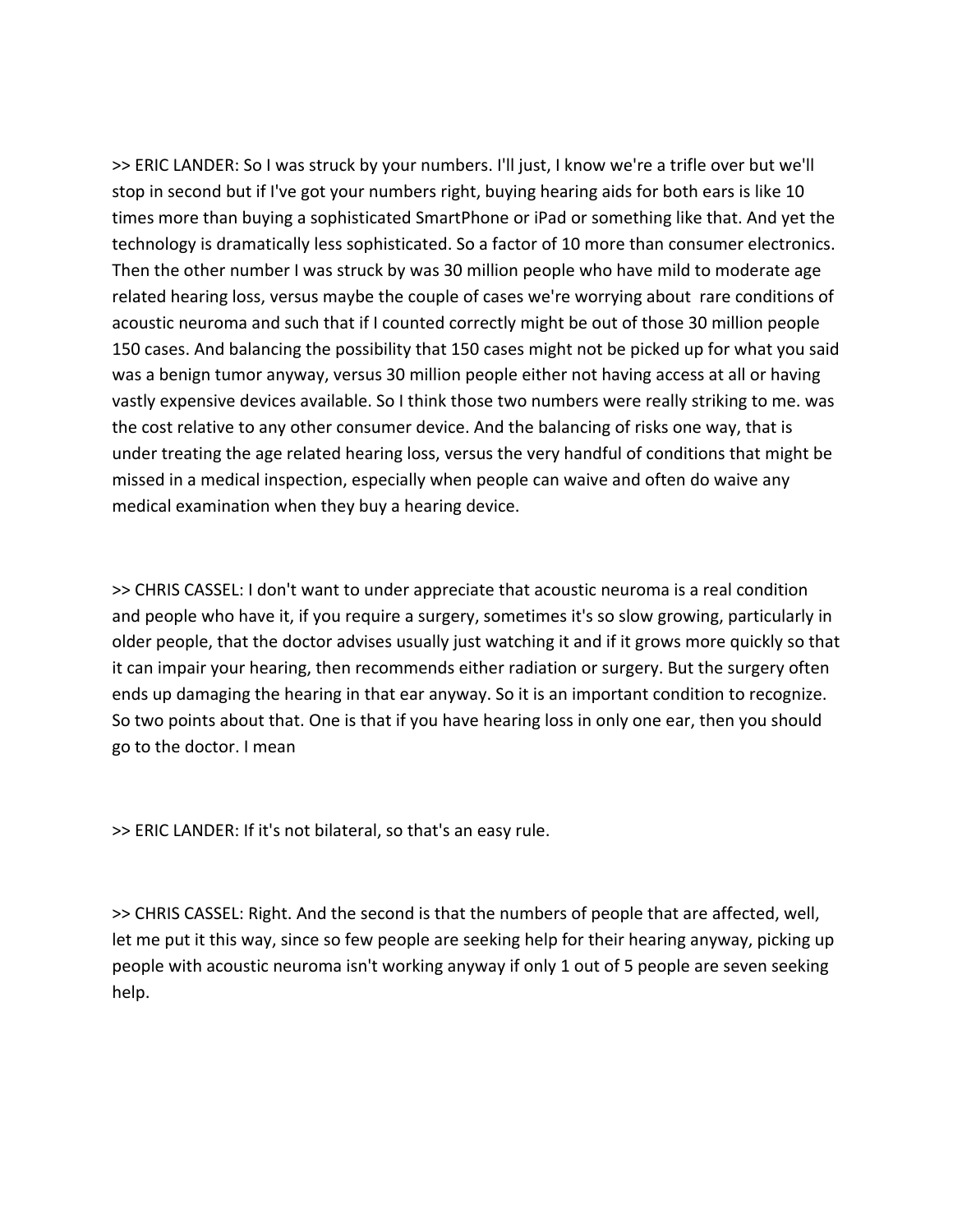>> ERIC LANDER: I should be quiet, I don't mean in any way to understate the importance of those cases. I'm just balancing numbers here and thinking about leaving 30 million people undertreated in some way is also a very serious thing given the comments you've made.

>> CHRIS CASSEL: It's a major public health issue.

>> ERIC LANDER: It's a major public health issue. And all regulatory decisions are about balances. But it's great. I think you have assembled a great collection of facts, I think your pointing us toward, somehow a market that is out of whack and that could be in a situation that we can better serve Americans and we look forward very much to getting your report with recommendations. My understanding is you're hoping to be able to produce such a report relatively soon. And it may even be perhaps before the next PCAST meeting in which case we'll schedule a public phone call or whatever, but we're very eager to hear the recommendations.

>> CHRIS CASSEL: I wanted to signal to my colleagues that I hope you'll be hearing from us within the next few weeks to set up a phone call.

>> ERIC LANDER: That would be great. Excellent and I would also like to thank Ed Penhoet for his leadership on this general aging and specifically the hearing technology, as well. So we're now going to go to a break until 11:00 o'clock when we are going to hear from Willie May, the Director of the National Institute of Standards and Technology and the Under Secretary of Commerce for Standards and Technology. During the break, members of PCAST will be free to try to develop a Latin name for Bill's age‐related inability to run as fast as he used to. We're on break.

### **News from NIST**

>> JOHN HOLDREN: It is a real personal pleasure for me to welcome Dr. Willie May, the Under Secretary of Commerce for Standards and Technology, and the Director of the National Institute of Standards and Technology, NIST. Dr. May has a long and distinguished career with NIST. For many years he led their research and measurement programs in chemistry related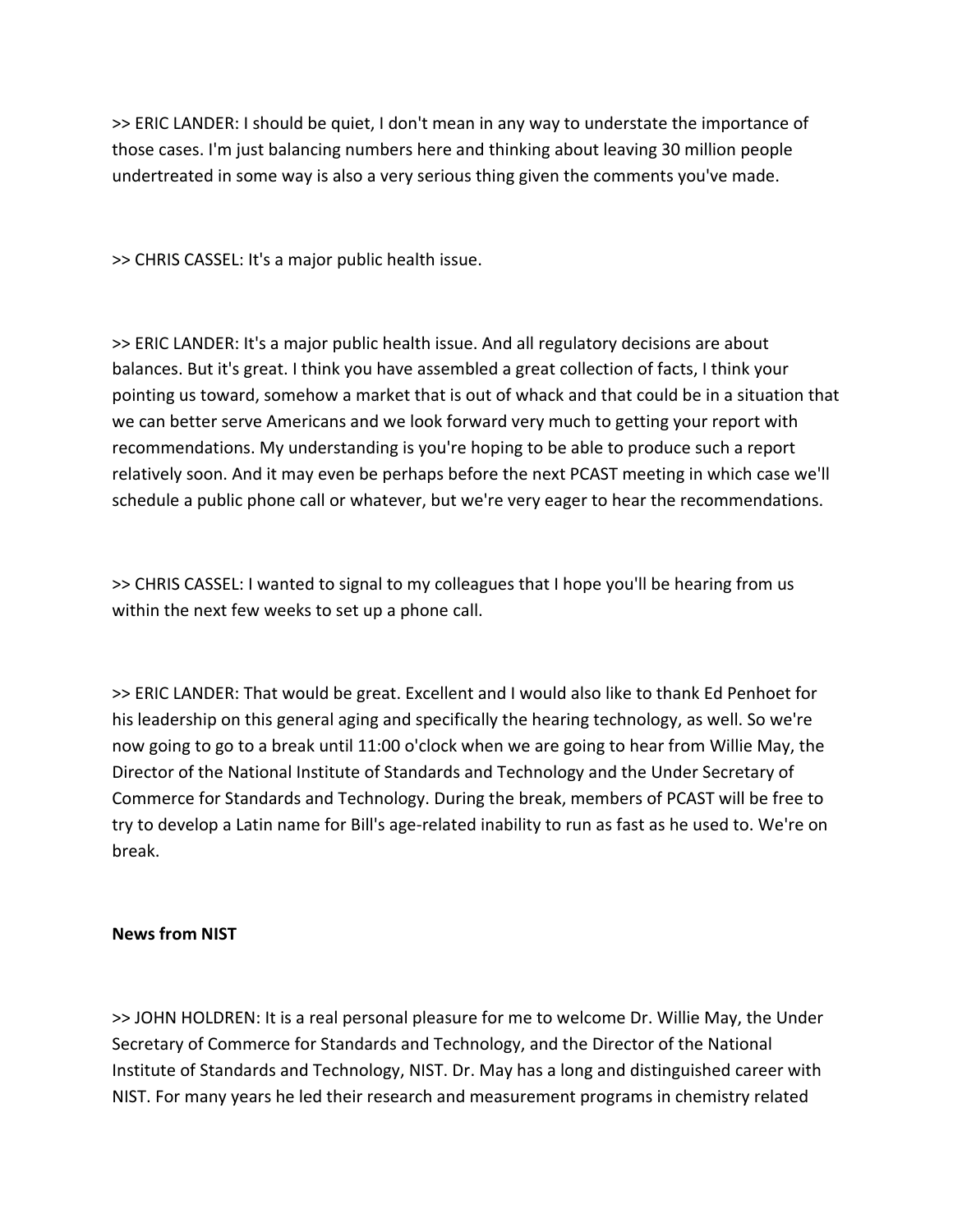areas. Personal research has focused on trace organic analytical chemistry and physical chemical properties of organic compounds. A large pile of refereed peer reviewed publications, a variety of other leadership responsibilities, the folks on PCAST can see his bio in your packages so I won't read it all. But Willie has been a great collaborator for me in the many areas where NIST's interests and OSTP's overlap. And so again, Willie, thank you so much for being with us today. And we look forward to hearing your thoughts on what NIST is up to.

>> WILLIE MAY: Well, thank you, everyone. Good morning. And I really appreciate this opportunity to discuss what NIST is, what we do. And why you should care both the scientific community, as well as the general public. During the time that we have, I would like to talk about the NIST mission and give you an overview of NIST, who we are, how we are structured, talk about how, when I get to our mission, you can see you can drive a few Mack Trucks through that. So how our programs at NIST evolved over the years in support of that mission. And more importantly, share with you some current examples of our activities in basic science, if you will. And also some of the things that we are doing using that expertise to address contemporary societal problems and issues. The next slide we can go through. I've been around a long time. I think I've seen a lot of this evolution. I'll take credit for the good stuff. And won't take any of the blame. I won't volunteer for any of the blame anyway. Here is the NIST mission that I talked about. Promote U.S. innovation and industrial competitiveness by advancing measurement science standards and technology in ways that enhance economic security and quality of life. It's a very clear mission. It gives us the opportunity to work in lots and lots of areas. So again the challenge for us is determining what things we absolutely should do. Versus all of the things that we could do with that very, very broad mission. Certainly our main reason for existing was the development, maintenance, and dissemination of the National Standards for Measurement. Our Director back in the '50s said very clearly that the standards work must keep abreast with the expansions of the frontiers of science. So that's a license to have a world class research program and certainly this deep research expertise not only allows us to expand our standards program to address contemporary needs, it's sort of facilitates innovation in a number of areas like new materials, advanced local diagnostics, advanced communications, and the like. We're also a non‐regulatory agency and sometimes I say that we are here to help and people actually believe us, but this actually gives us the ability to serve as a convener between the academic sector and Government because we often don't have a stake in the game. Our job is to provide the absolute measurement truth to the extent that we can. So how do we carry out that mission? We have four program areas. We have our laboratory program. I say world leading, but certainly world class program in measurement science and among national institutes I would say unconditionally, we are the world's leading institute, we plan to stay that way. We also have a manufacturing extension partnership that's a nationwide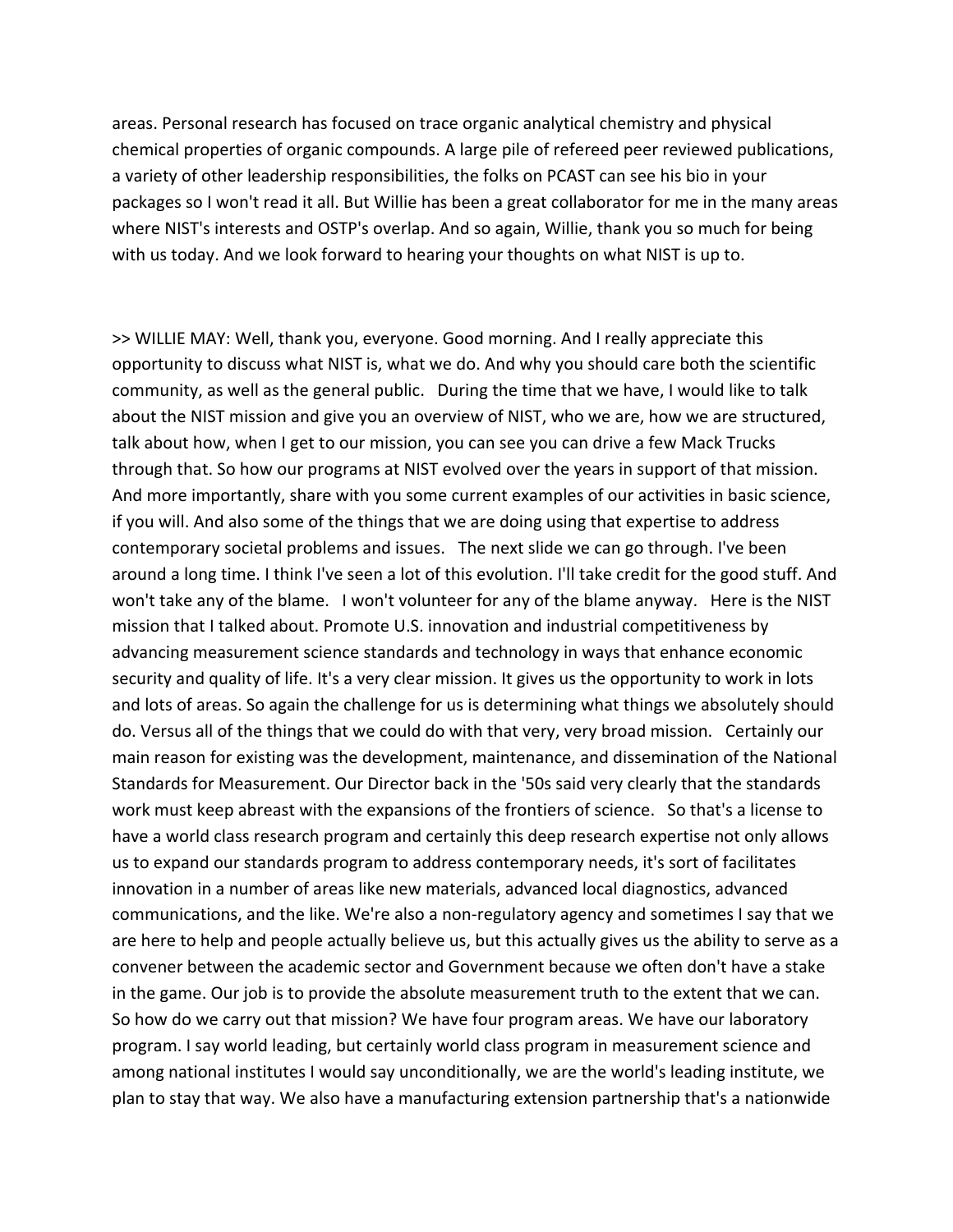network of manufacturing, at least extension centers, we have one in each state. There are 60 in total. And they are they essentially interact with small and mid size manufacturers in each state, providing them whatever they need to be competitive. They exist by grants from NIST to each of the states. And we complete those on a five year basis now. We have a program in performance excellence that sort of determines the metrics if you will for performance excellence in a number of areas, health care, the broadest program has been wildly accepted there. Education. Nonprofit. Manufacturing. And soon to come we are now working with Tony Scott, the CIO, to establish a Baldridge-like award in cyber security, if you will, to award those companies who are embracing cyber security in a very, very robust way to use them as an exemplar for others in their areas. And we also have stood up in advance the National Advanced Manufacturing Program Office. And this office is responsible for coordinating the activities among this network of manufacturing innovation institutes that the President envisions. Right now they are 9 of those spoken for. The vision was initially 45. I think by the end of this administration we're looking for 15. And this office sort of coordinates the reporting, communications among the network, and try to make the total greater than the sum of its parts in this area. Well, this is my vanity slide, sort of supports us being a world class scientific institute. Work on our campus has gone up 5 Nobel prizes or 4 plus 1 since 1997. 4 for NIST employees. One has retired. But for those who haven't retired, well even the one that has retired are still essentially NIST employees, and working with NIST. The fifth, Danny Schectman actually got his Nobel prize for work, he did doing two sabbaticals working with John Cahn who is adjacent to him who poetically received the Kyoto prize that same year in material science. So two MacArthur fellowship winners, a number of, two national medal of science. Well you can read the slide. This is sort of a vanity slide, if you will. NIST at a glance, we have two campuses, one in Gaithersburg, Maryland and one in Boulder, Colorado. We have an appropriated budget of around \$864 million. About 675 million of that is for our laboratory programs. Additionally each year we get about \$120 million for services that we provide for other Government agencies on a cost reimbursable basis, and roughly around \$50 million for the standards that we sell, the standard reference materials and calibration we perform and not as much now for the standard reference data because we are giving away more of our data these days. We have partnerships in every state. Primarily through the manufacturing extension partnership. In terms of employees, we have 3,000 employees. In 1971 when I came to NIST, we had 3300 employees so it looks like we are sort of shrinking but we are not. The big difference is we have a number of associates and guest workers. We have 300 to 500 now. We may have had 300 then. And those, I guess it's not there. Those associates come from, it's in the wrong place. Here we are. Of 3500, about two-thirds are domestic. Primarily from academia. But often the ones from industry it's interesting we have about three times those from small businesses as from larger businesses. Which means we're really tapping into the innovation. We're driving innovation through working with small businesses. We have a number of foreign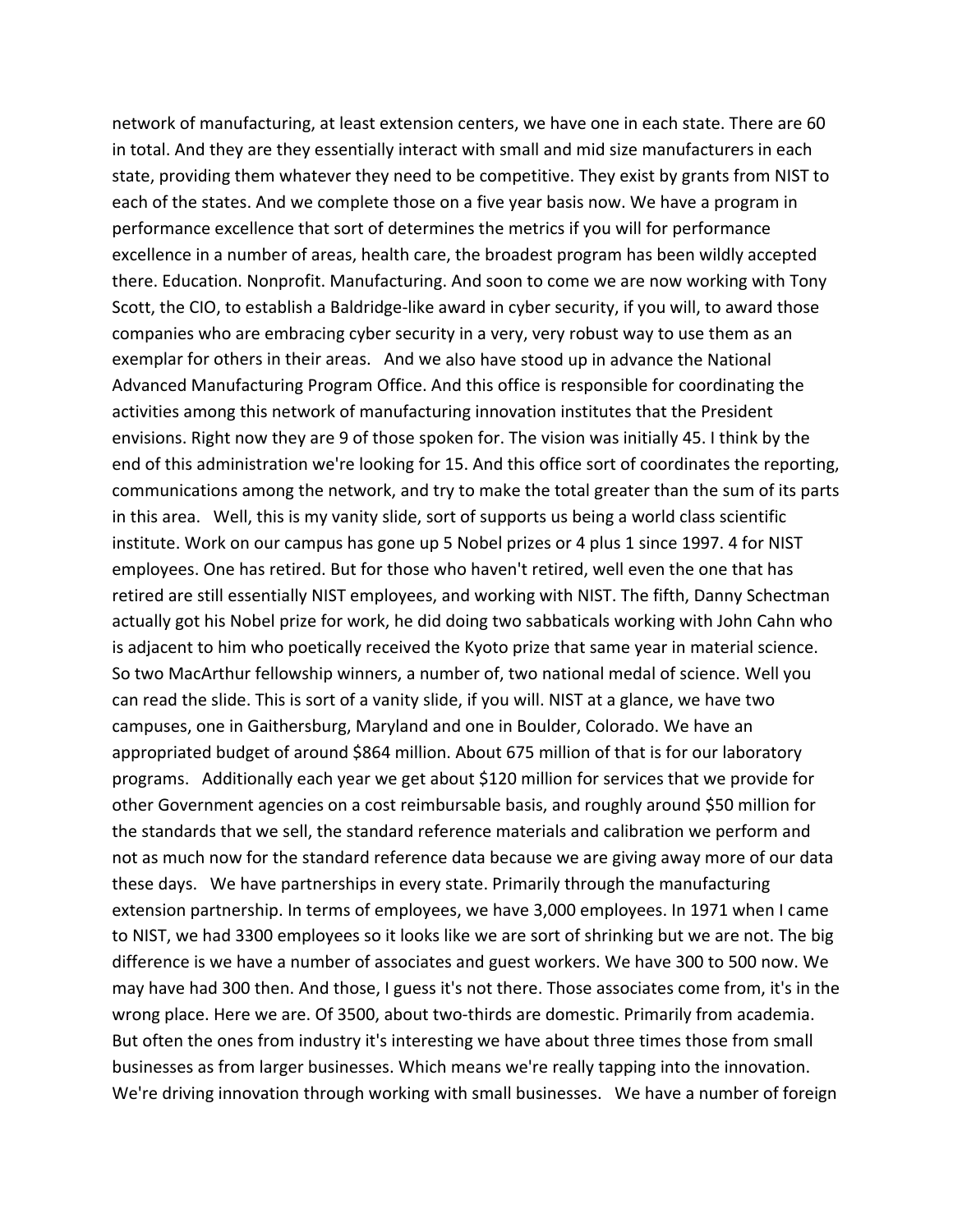guest scientists that's increasingly become, actually at the academic institution we need this, but there are some other issues there that I won't discuss with you as much. Our laboratory program. Two metraga laboratories, this is so the old remnant of the old National Bureau of Standards if you will. We have two technology laboratories, an engineering laboratory, and an information technology laboratory, and we have two organizations that serve as national user of facilities to provide the best neutron, the best neutron source for materials characterization that we can. Among the top in the world. And in our nano center, I will say, it's probably the nano fab part of that maintains the best facilities that money can buy to make them available to the public on a competitive basis. We have a number of joint institutes and Centers of Excellence. Our joint institutes were established for opportunistic reasons. Over the years some of our people got to get with some of their people at several places. And University of Colorado to establish unquestionably the world's foremost, atomic, molecular and optical physics institution in the world. We have the Hollings Marine Laboratory in Charleston, South Carolina, the Joint Quantum institute. I guess you can read them there. And these are all established to assist us in our science mission. And putting these together, we didn't really consider their lifetime. So they are essentially -- they are ongoing relationships. For these new Centers of Excellence that we have, they are to help us to solve short-term problems and assist us with assignments that we have. They are grants, at least cooperative agreements, with clusters of universities for a five‐year period of time. And they can be renewed for five years. And I'll give you some context for that. So I'll go forward. Here are the three that we have done. The first one was to assist us with our responsibilities on the materials genome. Again, this is a nationwide competition. The winners were the University of Chicago, Northwestern, Argonne National Laboratory. And it's to work with us to in our program in materials by design. We have one to assist us in our program in community resilience. You can see the partners. And the final one is to assist us in our program in forensic science. Now, when we were established, we were established for many of the problems that we have to date, manufacturing, commerce and trade, work with the private sector, work with the academic sector. Again, our primary mission was to provide custody and the dissemination of our national standards, compare those with other countries, if you will. We still are very active in this area. We have recently developed the world's most precise atomic clock. It's a tick rate accuracy of 1 second in the life of the universe. (Chuckles).

>> WILLIE MAY: For the time being. We are also leading an international effort to redetermine the kilogram. Why would you do that? That's so esoteric. One is, it's necessary because the kilogram, for better or worse, what's defined is the mass of a block of platinum meridium that's kept in the basement of the International Bureau of Weights and Measures in Paris. If that thing drops and chips, the kilogram ‐ the unit of mass has been defined. Because it's defined as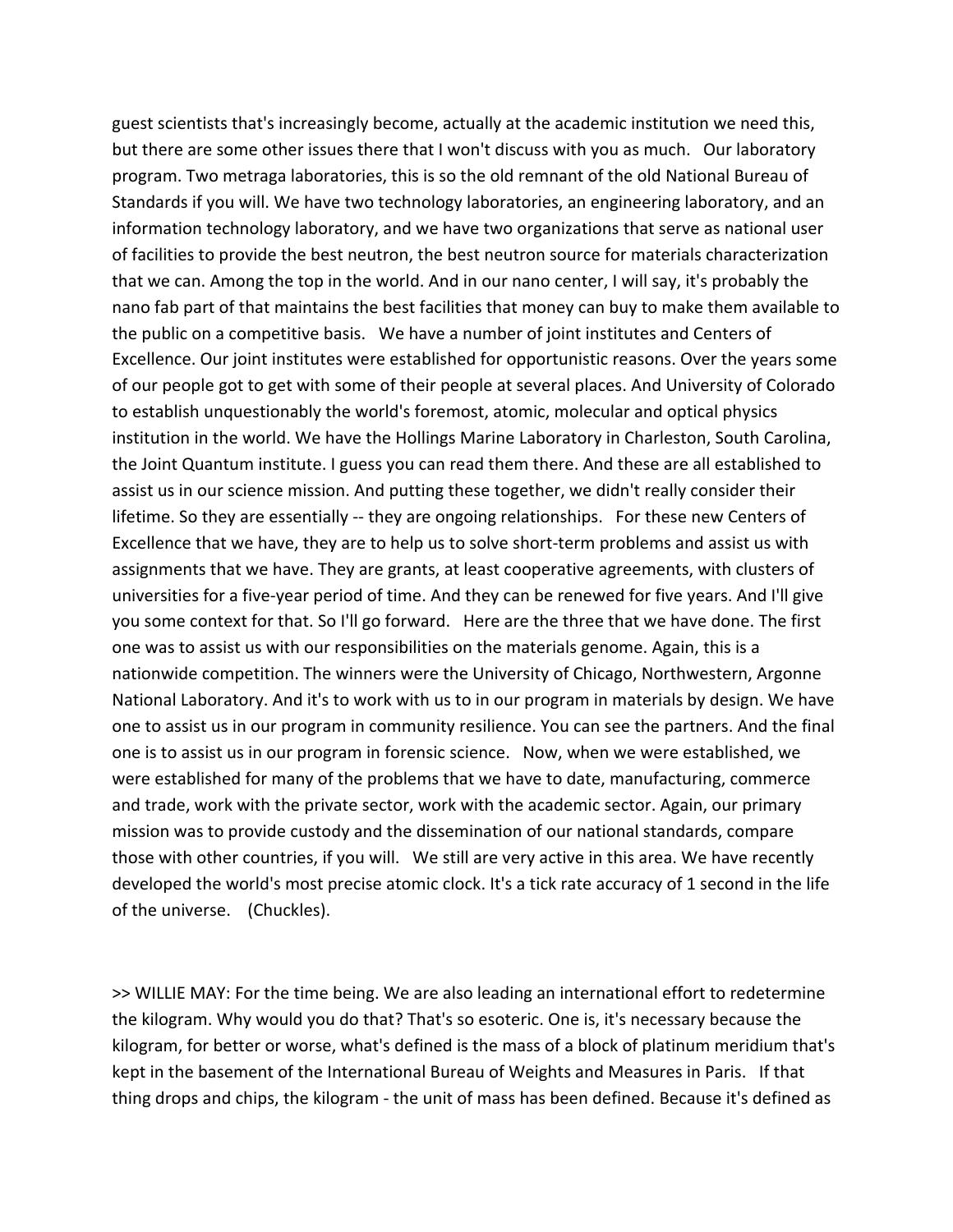the block of platinum meridium, so there's a worldwide effort to try to define the kilogram based on a physical constant, and that is Planck's constant. There are two ways to do it. one is the so-called watt balance where we null out mass and power and from that you can extract Planck's constant. The other way to do that is through redetermine Avogadro's number by counting the number of silicon atoms in the mole of silicon, and from that you can determine Avogadro's constant and when the results of those two experiments conducted by a number of laboratories around the world in 2018, we'll redefine the kilogram. So this is sort of the old mission that we're still involved in. But since our inception as the National Bureau of Standards in 1901, we have recognized in addition to maintaining the basic standards, as the initial mission was, we have to be involved and provide support to address contemporary societal problems. So in 1901 we were in the midst of the Industrial Revolution so we were looking at interoperability issues. That was the fire in Baltimore. Half of the city burned down because when the fire engines came from cities all around, they couldn't connect to the hose. So we did that. Light standards, standardizing irons and steels for buildings, we were building lots of buildings then and working with the Interstate Commerce Commission to reduce railway accidents. Fast forward to 2015, these are the things we're looking at, advanced communications, advanced manufacturing, advanced materials, biosciences, cyber physical systems, cyber security, disaster resilience, forensic science, and quantum science. And a lot of that is supported, thank you, John, by OSTP to help us get resources to work in these areas. So quickly, in advanced manufacturing I mentioned that the President's vision is this National Network for manufacturing innovation. It is taking form. Supported by the Department of Defense and the Department of Energy, and the reason we have the vision but not the money, so the Department of Defense and Energy have used essentially a playbook, we developed in NIST to identify areas that might be dual use, so I think nine of these have been stood up, and there are two in the works. The NIST is to host this advanced manufacturing program office that I talked about. To coordinate the collaborations among institutes. Provide annual reporting to Congress, to share best practices among the institutes. And for commerce to establish two institutes when we get the money to focus somewhat on the white space, we are not necessarily focused on defense or energy needs, but focused on private sector needs. We are providing resources to the existing institutes to conduct measurement, science research, so sort of conduct NIST mission in that space, if you will and we provide laboratory experts to support activities in those areas. And also we are on the advisory boards for all of the existing institutes. We also have a very active laboratory research program. You can see that on the areas listed to the right which just happened to match very well with the existing institutes that have been stood up. Forensic science. I think the Academy issued a report in 2009 that said in essence that we needed to improve the science that underpin the forensic evidence used in the courts on a regular basis to make guilty or innocence decisions. So we have worked in three areas. One, we have worked with the Department of Justice to stand up the National Commission on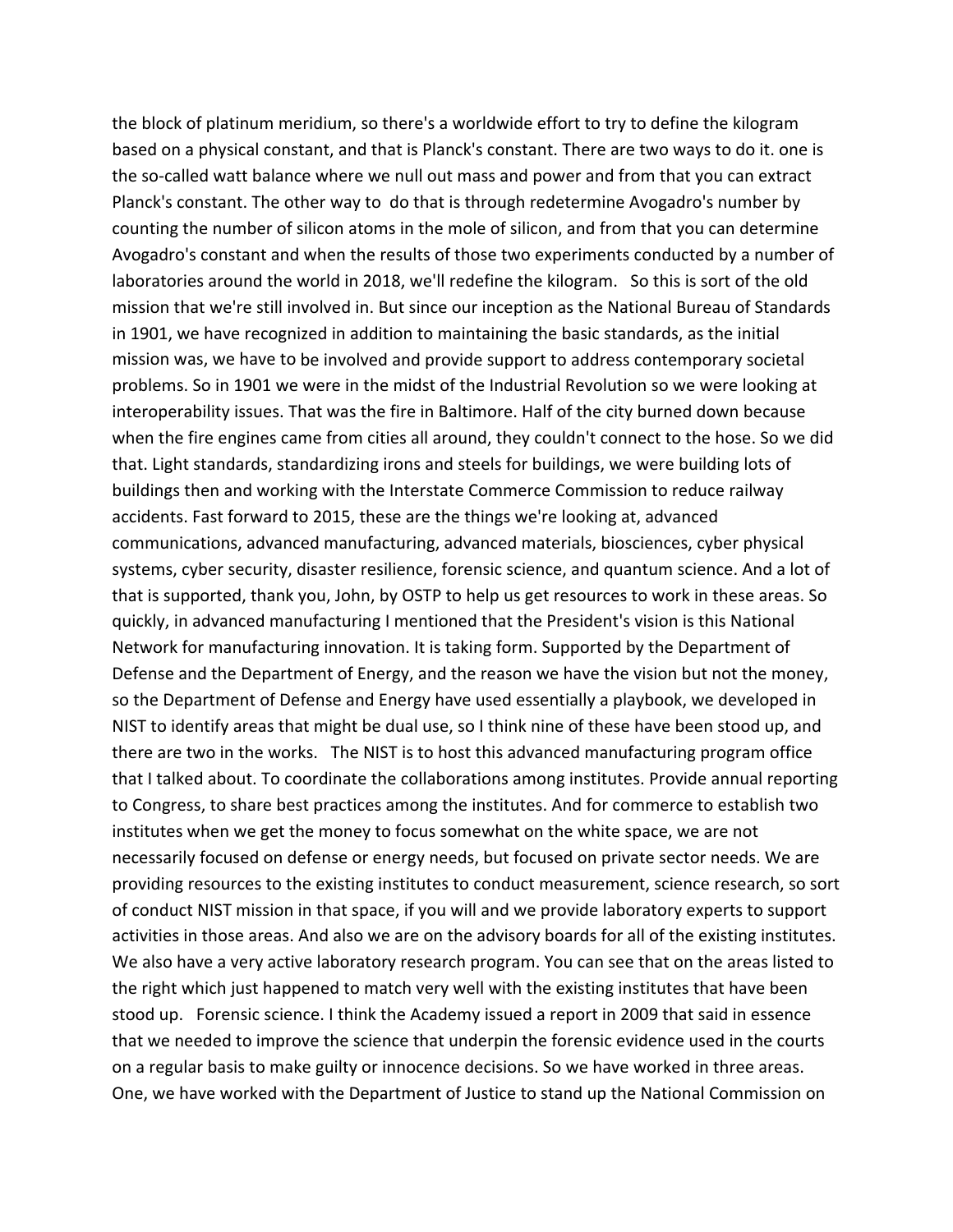Forensic Science, co-chaired by DOJ and NIST but actually this is a DOJ, this is the Commission is in the Department of Justice and we are assisting them in that regard. The Commission consists of forensic science practitioners, academic researchers like Professor James Gates. Thank you, Jim. He says I twisted his arm to do this. But he really enjoys it. He loves it. So the Commission is to sort of look at the issues surrounding forensic science and make recommendations to the Attorney General. NIST has taken the lead on setting up an Organization of Scientific Area Committees to basically identify the documentary standards needs, and put those standards in place, if you will. And then we've also, based on input we are getting from the Commission and from the OSACs have focused in on a very active scientific research program in the areas that you see on the slides. And you can see some of the recent accomplishments that we've had over the last couple of years in this area. We have also established one of these Centers of Excellence. And the idea is to improve the statistics so that you can provide probabilistic evidence in court. For example, we can say in the DNA based human identification area, you can say to one part in several tens of millions that that was Willie May's blood left at that crime scene. Based on the science. And we can say this with definition. We can't say this about other pattern evidence areas like fingerprints, firearms, tool marks, and so forth. So the idea is to have this consortium of universities work with us to provide that type of scientific rigor to evidence that's used in court. So that you don't have the situation where you have one piece of evidence and you have the defense team and the prosecuting team come in and have someone say in my 20, my 50 years of experience or whatever the number might be, I can say definitively that this is that and they are saying just the opposite about the same piece of information, so that's what we are trying to eradicate in this area through this Center of Excellence that we're establishing. Advanced communications. This is our newest technical laboratory at NIST. We have marshaled resources to support advanced communication in one area and also doing a lot of hiring in this area. There are three focus areas, one is public safety communications research. Working to support a FirstNet, which is a private company that operates within the National Telecommunications and Information Agency, NTIA. And we are to provide technical support of the build out of a nationwide LTE network for first responders. That was, that is being funded by the Spectrum Option. The Spectrum Option was very successful. And this will get \$300 million to support this activity in addition to our appropriated funds, and this money can be spent from this year to 2022 I think. The other is to work with NTIA on developing the science to support more effective sharing of spectrum. And finally, to develop an active research program. And the endpoint of that would be sort of to leading U.S. Government's efforts for defining 5G. We are actually well behind Europe and some of the Asian countries so we are trying to pull together the resources to become active in this area. Quantum research obviously, countries around the world are very, very active in this area for obvious reasons. A large part of the NIST effort we have activities on our Boulder campus, on Gaithersburg campus, and a large portion of that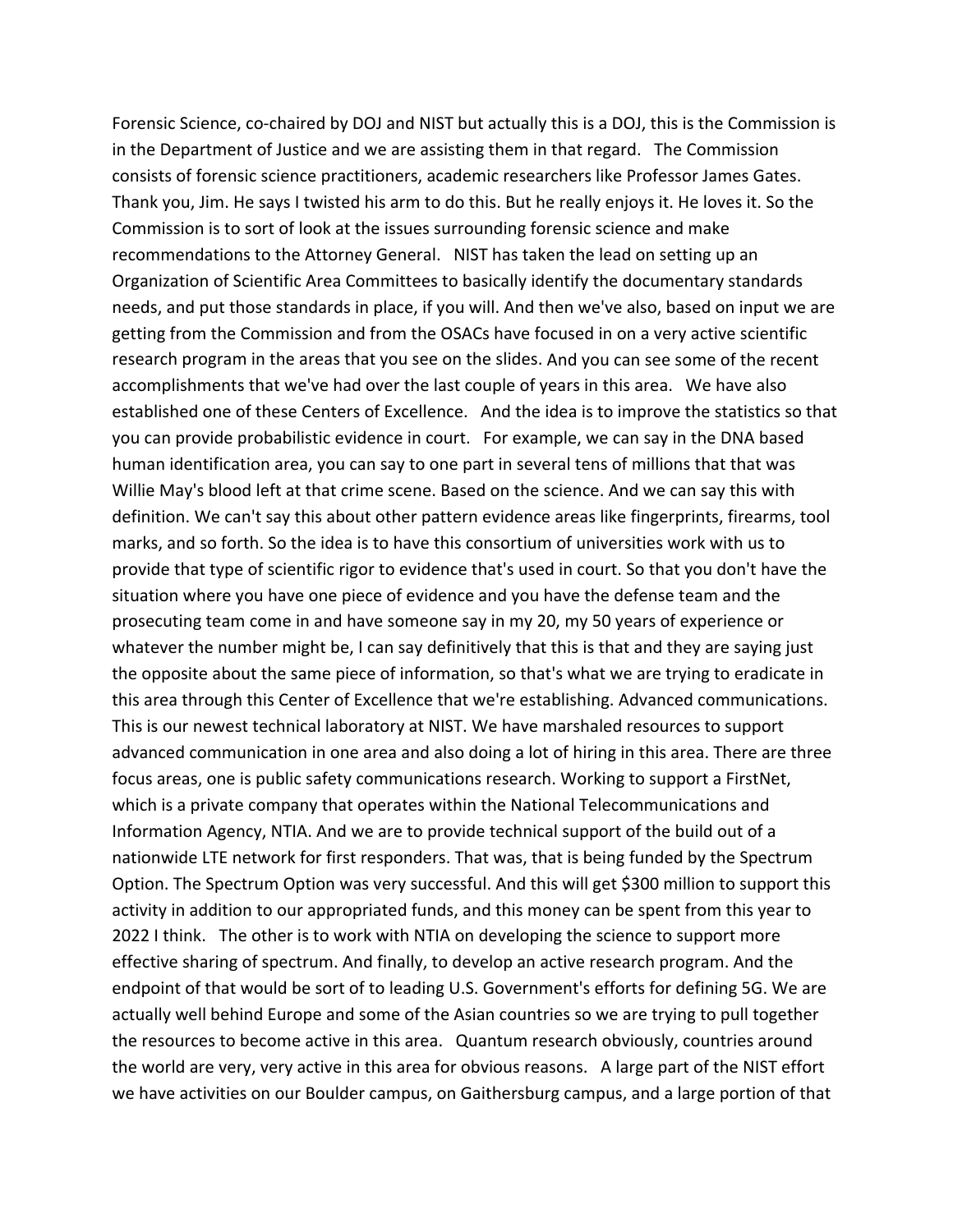is in a collaboration we have with the University of Maryland and the NSA. And now Lockheed at the University of Maryland and the Joint Quantum Institute, which is a world class institute in quantum science, and we're all in this race to develop the world's really first functioning quantum computer. It's a major driver for us. Also both in our quantum program, research program, and our cyber security program, we're working on the tools to provide quantum resistance cryptography, so we can develop the crypts and key management capabilities to defend against attacks once we are living in the quantum world. We have major responsibilities to improve cyber security infrastructure. Supporting national priorities and stakeholders. Active research program. And we have a responsibility through our national initiative on cyber security education in this area. So quantum cyber security is the fastest growing research area at NIST over the last ten years. One of the things I would like to highlight is that the National Cyber Security Center of Excellence that was established in 2012 that's actually NIST and about 22 technology companies. And in this case, rather than just develop the standards, we were off campus, take our standards and work with companies in baking those into practice in a way so they can participate in this so that no one has a strategic advantage, and we are able to leverage their resources with our resources to provide practical standards in this area. Obviously we can't develop new standardization in this area like we do in others. Things are moving too rapidly. We are very active in the global cities area and we are primarily using our convening role here. Last year we had global cities competition, 64 teams from 50 governments from around the world, from the picture you can see me there standing and smiling with the King and Queen of the Netherlands. They attended, the Netherlands is very, very active in this role and they actually dropped by the expo after having lunch with the President. And we are in the process now of working with a consortium, with a team to begin to launch the next round of global cities team challenge. Community resilience. We were engaged because of, in response to the President's climate action plan, we were to develop a community resilience framework. We've completed that. The framework has two volumes that's out for public review. One sort of talks about the methodology we use and actually how that methodology can be used in a hypothetical small town, so you actually you take this methodology and use it and then the second volume has all of the metadata and all of the raw data that supports the original one. And finally, bio. NIST has historically been a physical sciences and engineering laboratory. Back in the late '80s, we established the Center for Advanced Research in Biotechnology between NIST and the University of Maryland College Park. We were supposed to teach the folks at College Park about measurement science. And they were supposed to teach us about biology because we had two biologists on the staff and they really weren't practicing biology at the time. Over the years we sort of played with this. And in the mid well the early 2000s, our Director sort of challenged me with putting together a Strategic Plan for our bio program. To either get real about it or get out. And part of that was to develop a plan, but also an elevator speech that was able to distinguish our role from that of NIH, and from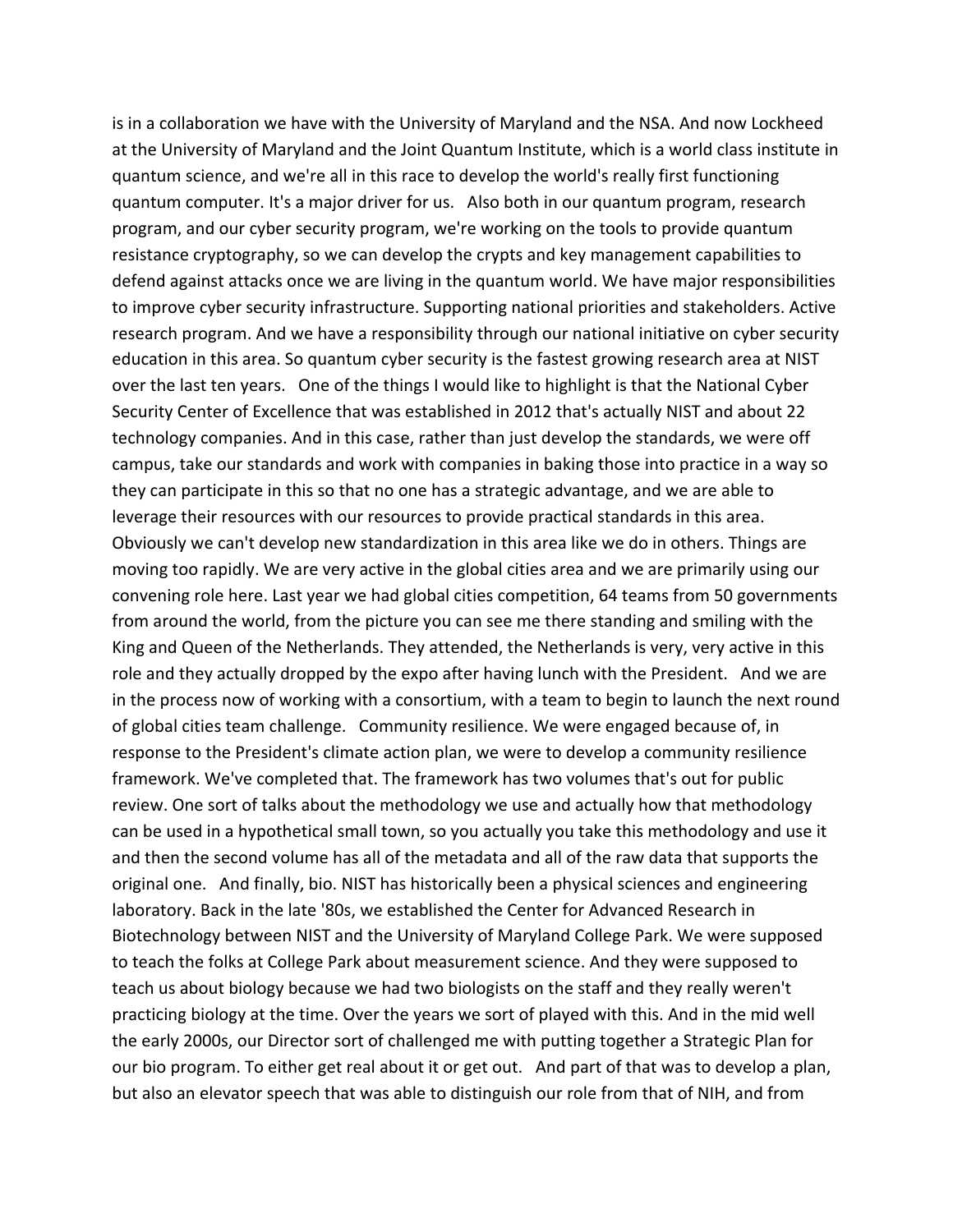FDA. As I recall the elevator speech went something like, NIH is responsible for providing the basic, the research. And supporting research. Conducting and supporting research to address the prevention, diagnosis and treatment of disease. Our role is to provide the underpinning measurement science to allow them to carry out that mission. And with the directors support, we began getting resources to build our program. And we've gone from maybe two biologists in the late 1980s to probably, I would say we have at least 75 to 100 PhD biologists on our staff now. But that's not enough. We're never going to develop a precedent of biology that we have developed in physical sciences, there's just not the resources, so strategically we have decided to build that program, also, by very aggressive partnerships. The Center for Advanced Research in Biotechnology CARB, was started in the mid '80s, has grown to, and I know this is a mouthful, Institute for Bioscience and Biotechnological Research. IBBR and we are probably going to change that but that's a partnership between NIST, the University of Maryland, College Park and the University of Maryland med school. It focuses on advanced therapeutics. Biologic drugs and vaccines, and we have started a joint initiative on metrology and biology to address this biological irreproducibility issue, we have 50 faculty, and it's between the med school and the School of Engineering at Stanford. NIST has about 12 staff embedded there. Plan to grow that by 10 over the next several years. And again the focus there would there would be genomics and synthetic biology. So again finding the right partnerships to leverage our areas is the direction we have decided to go to really be able to deliver the standards and the measurement science needed in this area. This is just a quote from, at least an excerpt from a note we got from a member of our evaluation panel for our material measurement laboratory. That's our laboratory that deals with the chemistry of biology and material science function at NIST. And basically most folks ‐ NIST doesn't do biology, and there's no way it can have an impact. This is just typical of the feedback that we got. The NIST labs reminded me of one of my favorite places in a hardware store where you can go in and get the stuff you need. The greatest news for us is that NIST has decided to help in the area of designing standards for biology, and really the efforts we started are really beginning to make a difference for that community. So thank you for your attention and I'll entertain any questions.

>> JOHN HOLDREN: Thank you, Willie for that great overview of the terrain, It is now, there's topics now open for comments by PCAST members. Wanda, I see your sign up. You're first.

>> WANDA AUSTIN: Thank you. I had a question about spectrum sharing and recognize the value of establishing standards at a time when everybody wants access to spectrum. I mean we all are walking around trying to get a few bars. My question to you is how are we going about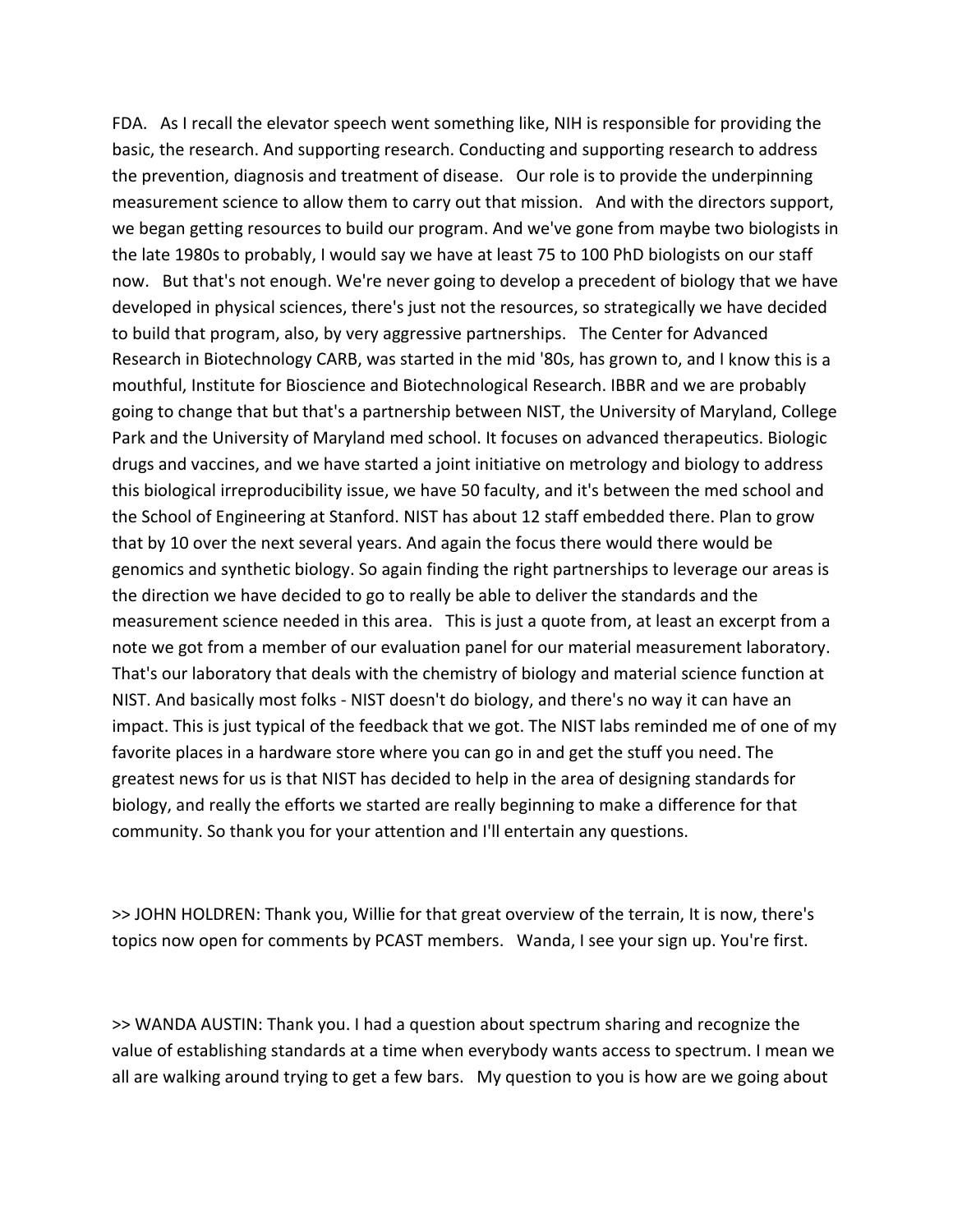testing the effectiveness of those standards with respect to potential for interference with existing systems.

>> WILLIE MAY: I'm sorry I'm not an expert in this area but we have actually set up a test bed in our Boulder laboratory and we are working with, we formed a consortium called Neston where the military is involved, NTIA is involved and we are involved and we are developing a test bed so as we develop these technologies we actually perform simulations at that facility, at other facilities in the country, a lot out in the Midwest where we can actually test these to make sure that the theory actually does perform in the real world.

>> SUSAN GRAHAM: So struck by the remarks you made at the beginning that virtually all of the growth in NIST has been from including people from outside of the two centers. You said that you had 3,000 people, 3300 in 1901. You have 3,000 now. And yet you have roughly doubled because of the people that come from outside. So my question is how do you figure out what you do in‐house and what you do with the larger community, especially when it comes to new area.

>> WILLIE MAY: I guess that growth in that manner, Susan, was by design, not a mistake. In order for us to be as agile as we need to do, well those of you who have worked in the Government realizes that it's not easy, the personnel rules don't allow you to be as agile as maybe you should be so we have tried to minimize the growth of our permanent Fed staff and bring people in. I think the fact we have 3500 people who work with us on problems of mutual interest on their nickel as being an exemplar. The fact that people, means that we are working on the right types of things. So most of that work, -- those numbers where people work on our campus, these were not contractors offsite, these are people who work on our campus on an ongoing basis so we have actually doubled staff. What I didn't include, and there's sort of a way we count the numbers, we also have about 100 new post docs that come each year. And 100 minus 30 to 40% leave. So we are growing. So we have folks, having someone work at NIST for, if you get past the three years, you're usually there for 30 or longer. The way we make sure that we have fresh ideas, energetic people is this post doc program. 100 new people at least every year. And we sort of cherry pick those based obviously on our perception of their competence. But also match to a need either retirement or an area we're moving into. For example we have heavily invested in nine post docs in bio and advanced communications and growing in the quantum area and cryptography.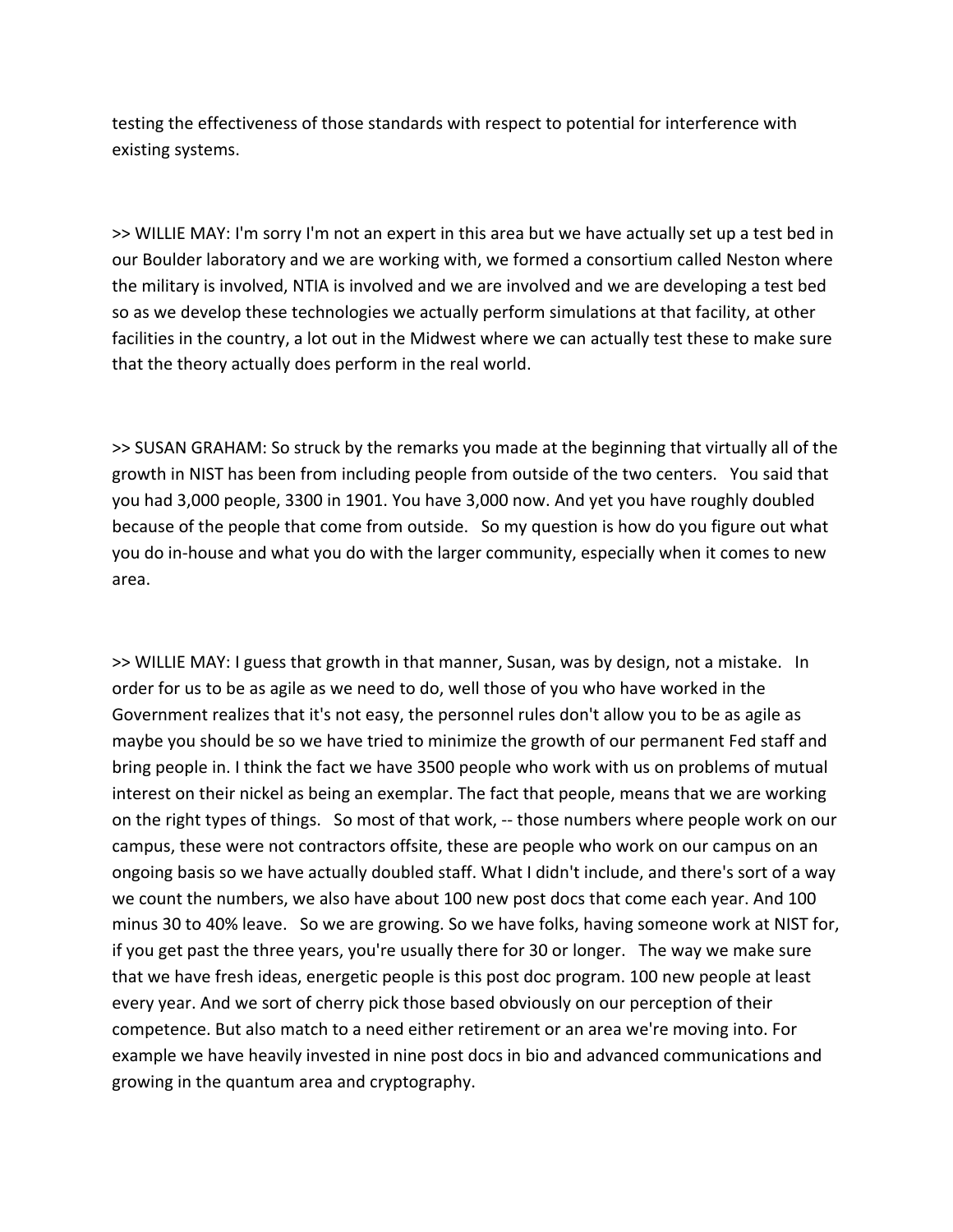>> ROSINA BIERBAUM: Thank you, Dr. May for such a rich and broad description of so many topics near and dear to us perhaps like Wanda it's unfair for me to focus in on one of the issues that you brought up but PCAST has been thinking for a long time about climate change and resilience and you mentioned in response to the Task Force how you have your now two volume report out and I want to commend you because in our work we have found that it's really the small communities that have no resources to win their way through the datasets and tools and all of that so I think that's a very valuable addition and will really be helpful. My question is in that same vein, are you thinking, are you working on areas that would help the private sector consider resilience? Obviously you focus on infrastructure and there's infrastructure in the private sector as well, but the issues are different when you think about supply chains and just wondered, and just wondered if you're working in that arena.

>> WILLIE MAY: Obviously when you say resilience, it means different things to different people and there are very few agencies that don't have programs in resilience. Just in the Department of Commerce, I pulled together a meeting about a year and a half ago just so that we and the Department of Commerce understood what each was saying by resilience, and we were meaning different things. So we have a very broad narrow mandate, and it is to look at at least critical infrastructure and in particular the built environment is where we are focusing. But obviously if there is a disruption in the built environment, it impacts the private sector, so this isn't for Government. This is for community resilience, and communities are composed of people, Government activities, private sector. So it's how do we measure the, how do we provide tools that will allow the built environment to recover from things that we can't control. So we can't control the climate shift. And you mention climate, we have another activity that I didn't say. We have a major program in greenhouse gas measurements where we are providing the measurement science that will allow that to be done very, very robustly. And just next week, I'm signing an agreement with the Chinese too since we are the two larger for actually they are the equivalent of NIST to work together on the measurement technology and standards and use those as tools for the decision makers to use in this area. The other area that we're going to work on with them is standards that support personalized or precision medicine by the way and that will be signed on the 22nd.

>> JAMES GATES: Like my colleagues I would like to thank Dr. May for the briefing. I also in response to your comment about the enjoyable experience I've had on the National Commission, I have a basically I would like to invite you to give, to do one of two things. To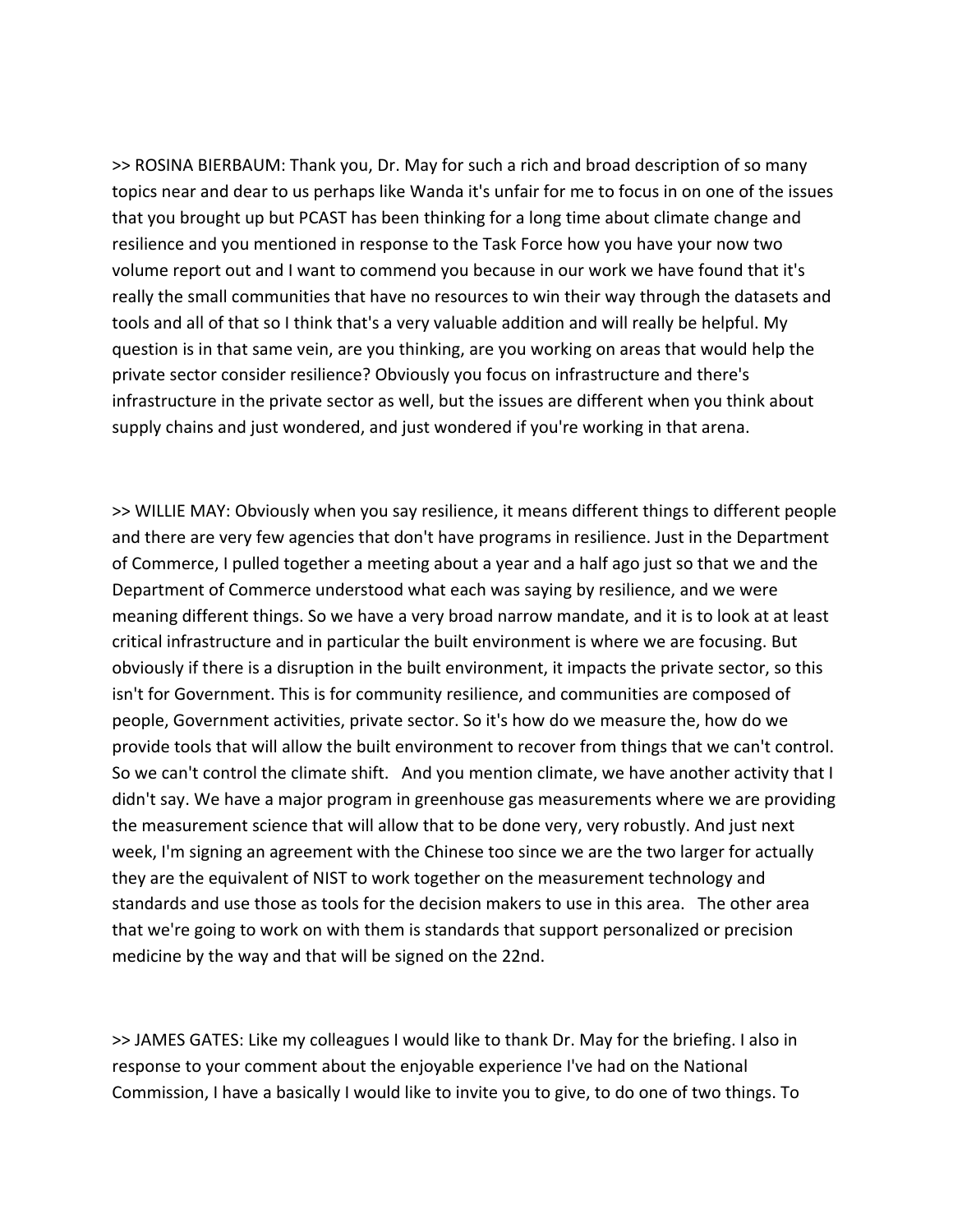either give your perspective to PCAST about the operation of the National Commission on Forensic Science. And the second part of that is what ask might you make of PCAST in that particular domain?

>> WILLIE MAY: Well, progress. We got off to a slow start because we're starting from zero and obviously with some of the advice given in the Catamere report it wasn't taken as well as it could be by some people, so part of it was bringing together this group and us getting to trust each other. And that took place over the first few meetings as you're aware, Jim, and I'm sure Tonya is over there. Also, I think that there is, I've seen a true commitment from the Department of Justice to invest in this. Sally Yates is a pleasure to work with. We are both committed to making this work. So the only ask I would have of PCAST is your continued support through OSTP and individually and Jim, certainly we want you to stay on the Commission.

>> JOHN HOLDREN: Eric Lander.

>> ERIC LANDER: If I can follow up just very briefly, with regard to that kind of work, forensics involves comparisons of patterns. And asking are they the same against some larger database. I'm curious if you could point to areas outside of forensics where NIST does similar things. What are the best analogies to the rigorous comparisons of patterns? You know, it could be, well, it could be forensic identification of chemical materials or nuclear explosions, or maybe it's some other place. But this whole pattern matching business is different maybe than kilograms and seconds. And what could you tell us about the many corners of NIST that have insight into that.

>> WILLIE MAY: Well you asked me a difficult question and I'm getting more senior I can't bring stuff back as quickly as I used to. Certainly you mentioned one the area of chemical identification. We have been doing this for years. We maintain the mass spectral database that's used probably in more than90% of the mass spectrometers that are sold in the world. That's essentially a pattern recognition. So we do this in, we have a major program in reference data. And this data in many ways is used for pattern recognition to some extent. So that's been a whole hallmark of our measurement services programs for, well for years. For a long time.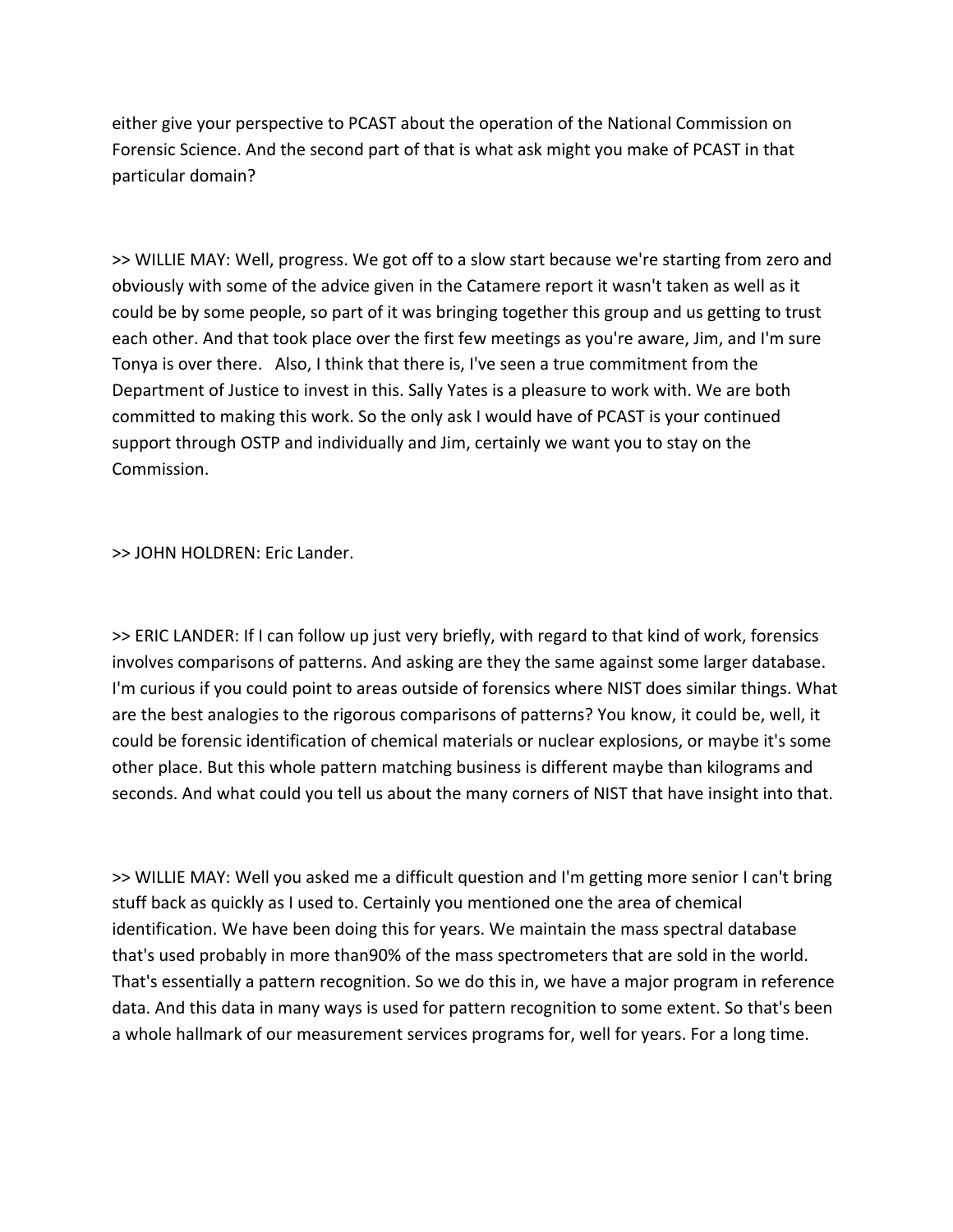>> ERIC LANDER: That's great maybe offline we can learn more about these programs on reference data.

>> WILLIE MAY: Sure.

>> ERIC LANDER: Thank you.

>> WILLIE MAY: Okay.

>> JOHN HOLDREN: Well, very good with no more flags up we have come virtually exactly to the end of the allotted time. So let me again thank Dr. May for a terrific presentation. And a good Q&A. We are now going to move into the part of our agenda. (Applause).

#### **Public Comment**

>> JOHN HOLDREN: We are now going to move into the part of our agenda that is reserved for public comment. And presiding over the public comment session will be our Vice Chair, Bill Press.

>> BILL PRESS: Thank you, John. We have three public comments presented today in the open meeting. I want to mention that the presentations are only the tip of the iceberg of the way PCAST gets input from the public. It's also possible to send written input to PCAST before a meeting. And this is all described in the Federal Register and that's the PCAST. As PCAST members all know, we received more than 50 pages of public comment prior to this meeting. And that was distributed to all of you. In the presentations here, we customarily allow each speaker two minutes to make a presentation. And I'll give a 30-second, I'll give a warning when there's 30 seconds left. The first speaker will be Thomas Powers, who represents the Hearing Industries Association. Tom, are you here, maybe take a seat right at the front. And when you feel like starting, I'll start my clock.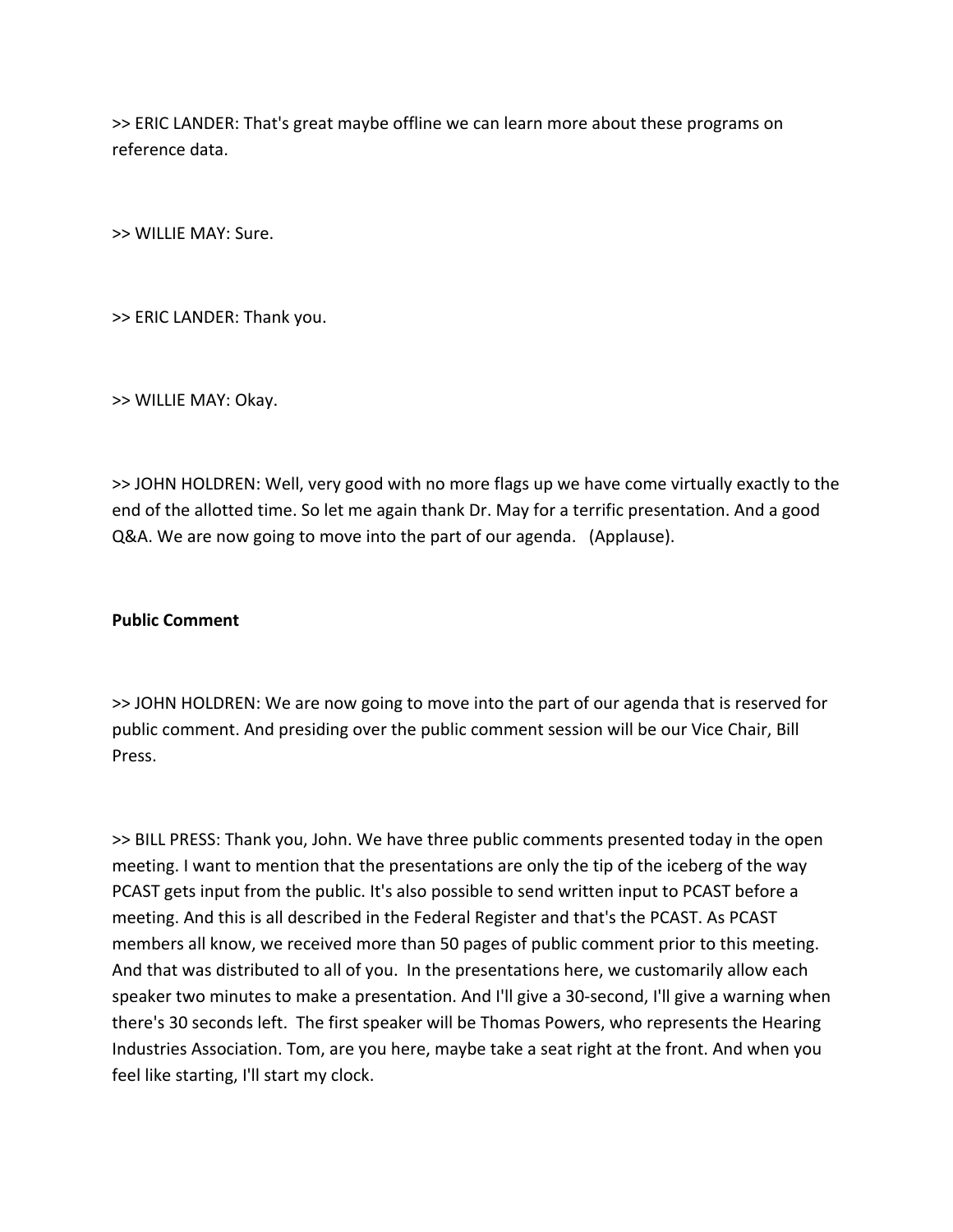>> BILL PRESS: Please.

>> THOMAS POWERS: Thank you for the opportunity to speak to you today on behalf of the Hearing Industries Association we just completed a White Paper on hearing loss, which we will be sending to PCAST in the next few days. I'm currently employed by Sivantos, which is formerly Siemens Audiology and today I am speaking on behalf of the Hearing Industries Association. As was stated this morning hearing loss is a critical aspect of public health. Untreated hearing loss can have a significant impact on peoples' lives, their communication abilities, and their families. So for many of these folks, about 95% of them, hearing aids are the way that they find a solution to this hearing loss problem. FDA has made it clear that there's a clear distinction between hearing aids and PSAPs based on performance claims, and I think this is an important distinction between those two devices. The sale of PSAPs over the counter would allow basically patients to self diagnose and self treat some degrees of hearing loss. We have also had some test results that were just presented at the IOM that showed that many of these devices do have outputs that are in excess of allowable limits currently allowed by the FDA which is 132 dB by taking these from mild hearing loss you may be creating more hearing loss which is contrary to the original solution. And also the analogy between eyeglasses and hearing loss may be a little simplistic in the fact if you use readers it may solve one particular problem, but maybe not the extent of the rest of them. Hearing aids are dispensed by dispensed by professionals at various locations for the accessibility part of this. Hearing aids can cost between \$500 and \$3,000 as mentioned earlier but there are a number of devices at the low end of the spectrum which include the professional fitting fees, which is a major component of the total cost of buying hearing aids in the market today. Red flags are also an important part of this. And while the detection of acoustic neuroma is one of them, you see the rest of them here, ear wax is a treatable condition which a lot of people have. Two large chains just reported  $for -$ 

>> BILL PRESS: Could you finish up now.

>> THOMAS POWERS: 250,000 people that came to large chains, about 4 to 5% of them demonstrated one or more of these red flags which accounts for about 4 to 5% of their referral base. So in summary, hearing aids are affordable devices they are available at many locations which were mentioned earlier, Costco and others which again provides accessibility as well as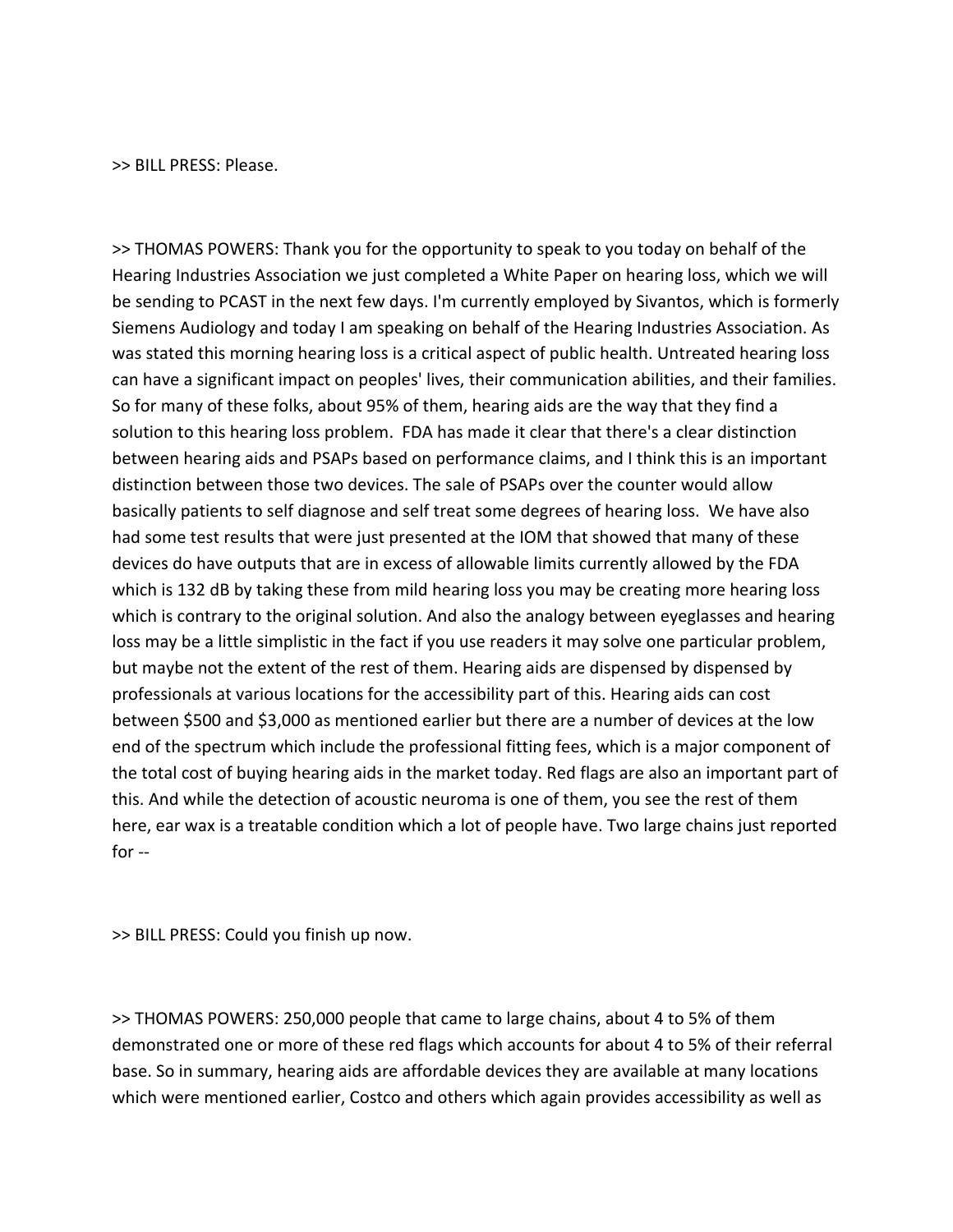low cost from 500 up to about \$3,000. More details will be in our White Paper which will be provided to PCAST shortly. Thank you for your time.

>> BILL PRESS: Thank you very much. The next comment on a related subject is by Lise Hamlin who represents the Hearing Loss Association of America. Lise.

>> LISE HAMLIN: Thank you. I am the Director of public policy at Hearing Loss Association of America. I depend on technology. I wear a cochlear implant and a hearing aid. So the fact is, though, that many people with hearing loss do not know about the technology or they can't afford it. So as Dr. Cassel was saying, there are many people who could benefit from hearing aids that just don't have them. Now, I also distributed, we have provided a number of papers that will be posted and one has been passed out. I'm just going to focus on the recommendation in my very brief two minutes here. What we think would be really helpful to people with hearing loss like myself, is for the Federal Government to launch a campaign that highlights hearing loss as a public health issue. We also think that the statutory, that the Federal Government should support the removal of the statutory denial of services under Medicare. We think that it should be amended, it should include hearing aids, examinations for hearing aids, all rehabilitation. And not only that, assistive listening devices which we didn't discuss but a hearing aid doesn't work well on its own, it needs other devices and those aren't covered, either. We support CMS and other third party pairs reimbursing primary care providers to include standardized hearing screenings. Doctors do not screen for hearing loss. You go to your primary care and you don't know. And people do respond when their doctor tells them as opposed to their spouse. We thought, we put this in before showing up today but we think that NIST or other Federal agency should start looking at standards for things like PSAPs so that we have ‐‐ we know what the good standards are and they come up to standards when you're making new products that are not quite hearing aids, but something that could help people getting hearing aids, or who have hearing loss and need it. We also think that data should be gathered too across the disability spectrum. CDC has gathered data recently and they did not include people with hearing loss. Data should be ‐‐ whenever data is collected it should include people with hearing loss. And we should promote hearing friendly environments in Federal buildings in the built environment so that they are installed hearing assistive devices such as loops or other devices that will help people with hearing loss, and I see I've run out of time so thank you very much for allowing me to speak today.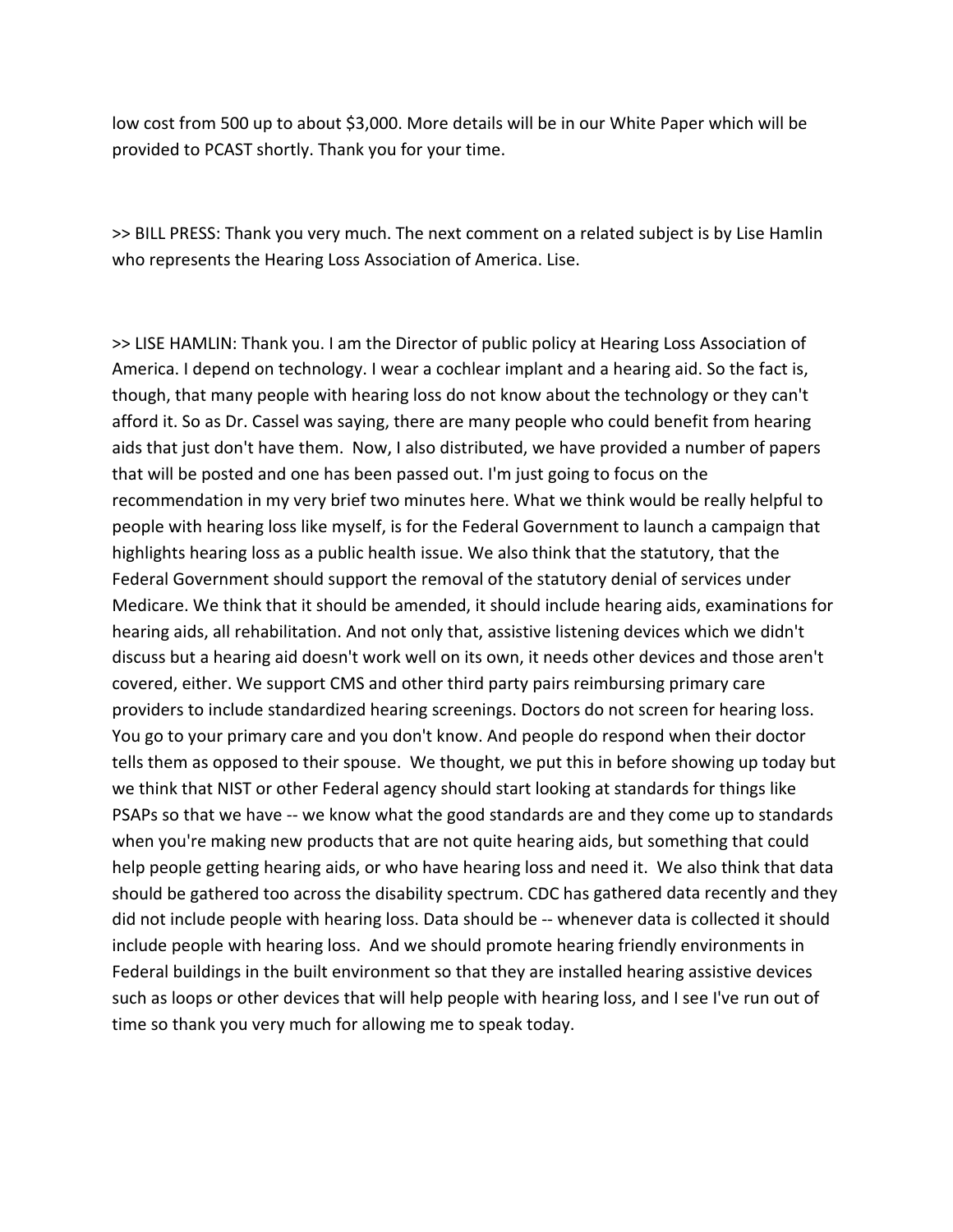>> BILL PRESS: Thank you very much. Our third and last comment today is on a different subject. And it's by Anthony Nunez who is the CEO of Infamous Robotics LLC.

>> ANTHONY NUÑEZ: Thank you very much. My name is Anthony, and I'm the CEO and also an instructor at Infamous Robotics based in Arlington, Virginia. We have developed a unique curriculum and approach to teaching children about the robotics field. Our curriculum incorporates many aspects from design, engineering, art, and also entrepreneurship. Graduates of our core programs go into an eight month long process known as the robotics inventors club. At Infamous Robotics, students are engaged by innovative and unique curriculum designed to challenge students by increasing rigor in the classroom, and produce high levels of achievement not only in critical need areas of STEM subjects, but also core content areas of English, language arts, and social studies. This ambitious approach is accomplished by delivery of the curriculum we have developed. We recently conducted a study for a period of four months that evaluated 110 of our students before and after participating in our curriculum. The results showed prior to the instruction of the curriculum the average score of all the students was 5 out of 100. And this is on subject matter related to robotics and engineering. Following the assessment of our curriculum, students scored an average of 99 out of 100. These students came from all different types of backgrounds, students with no exposure to robotics, students from magnet schools in the area, and also students who have taken all enrichment style robotics programs. The future jobs for this country will be in high tech, engineering, and robotics. As a nation we must do a better job of preparing the children for global competition for robotics jobs. PCAST made many strides in this area. We ask that we, Infamous Robotics, be involved in these discussions so we can bring our expertise and experience to the table to help assist in this national effort. Thank you. Infamous Robotics looks forward to working with the administration to ensure children of our nation will be at the forefront in the line of robotics jobs and robotics innovation.

>> BILL PRESS: Thank you very much. And John, this concludes our public comments.

>> JOHN HOLDREN: Terrific. Well, the public session of this bimonthly PCAST meeting has run its course. I thank the PCAST members for their attention. The presenters for their content. The audience for their interest. And senior OSTP staff here for their continued engagement and support of PCAST activities. And of course I thank the PCAST Executive Secretariat in particular for the work that they always do at these meetings, before these meetings, and in between